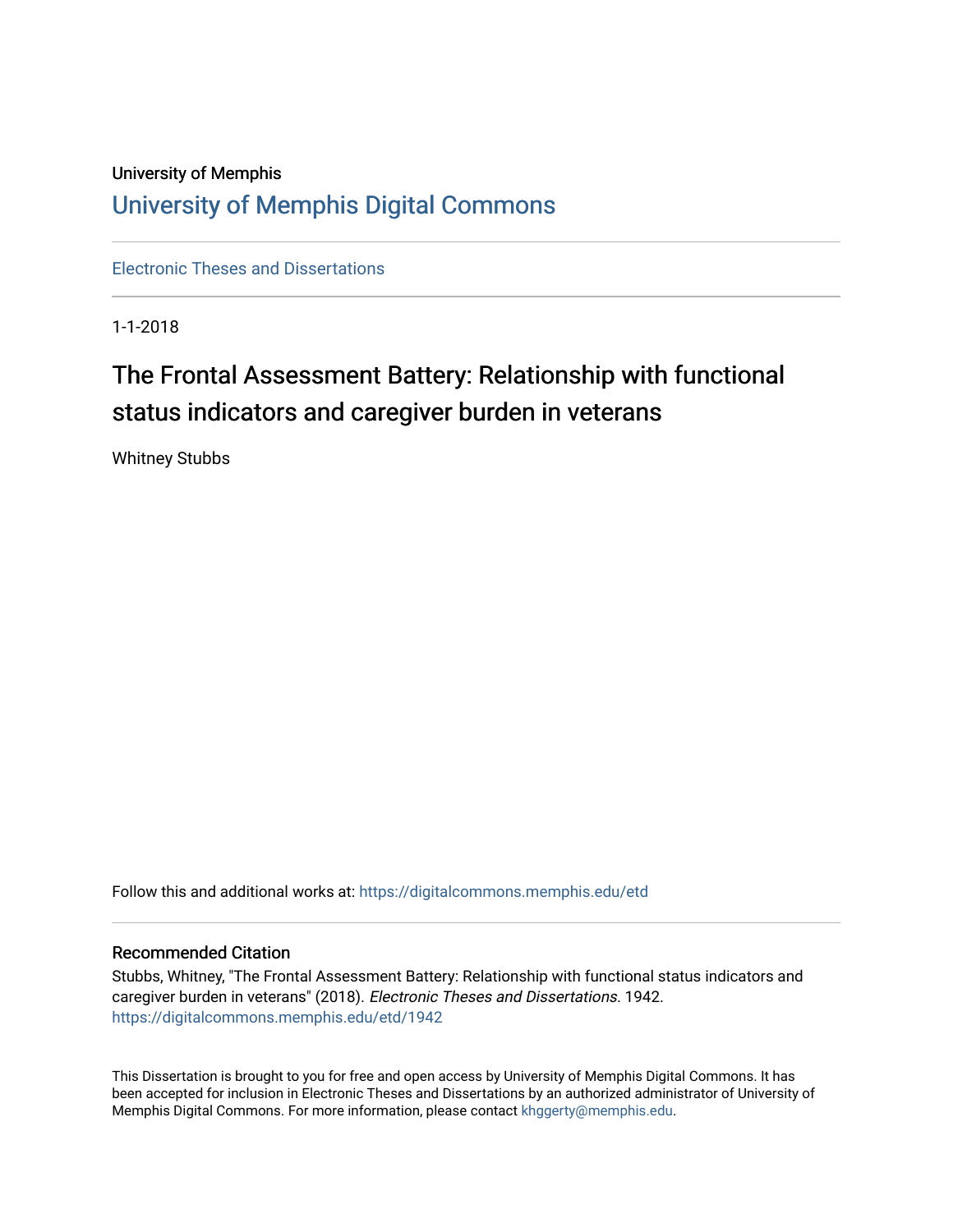# THE FRONTAL ASSESSMENT BATTERY: RELATIONSHIP WITH FUNCTIONAL STATUS INDICATORS AND CAREGIVER BURDEN IN VETERANS

by

Whitney Jo Stubbs

A Dissertation

Submitted in Partial Fulfillment of the

Requirements for the Degree of

Doctor of Philosophy

Major: Counseling Psychology

University of Memphis

August 2018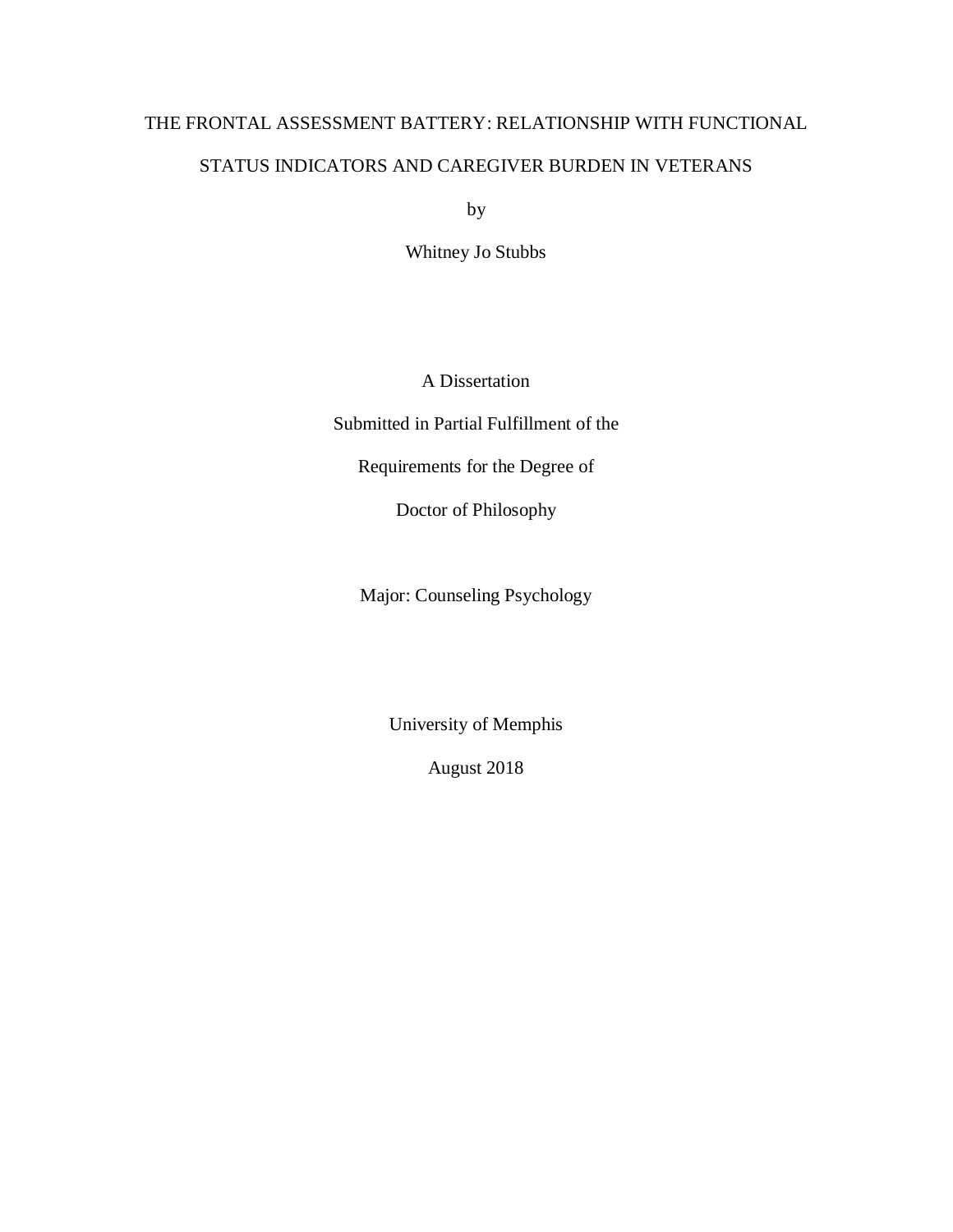## **The Frontal Assessment Battery: Relationship with functional status indicators and caregiver burden in veterans**

Whitney Jo Stubbs<sup>a</sup>, S. Lease<sup>a</sup>, T.J. Arentsen<sup>bc</sup>, E. Ovrebo<sup>a</sup>, & J. Jacobson<sup>b</sup>

*<sup>a</sup>Department of Counseling, Educational Psychology, and Research, University of Memphis, Memphis, TN; <sup>b</sup>Memphis Veterans Affairs Medical Center, Memphis, TN; <sup>c</sup>The University of Tennessee Health Science Center, Department of Psychiatry, Memphis, TN*

Address correspondence to: Whitney J. Stubbs, Whitney.Stubbs@memphis.edu or Sue Lease, University of Memphis, Ball Hall Room 100, Memphis, TN, 38152, (901) 678-4476, SLease@memphis.edu.

Timothy Arentsen can be contacted at Memphis VA Medical Center, 1030 Jefferson Avenue (116/614), Memphis, TN 38104, (901) 523-8990 ext. 5645, Timothy.Arentsen2@va.gov. Elin Ovrebo can be contacted at University of Memphis, Ball Hall Room 100, Memphis, TN, 38152, (901) 678-3411, EOvrebo@memphis.edu.

Jennifer Jacobson can be contacted at Memphis VA Medical Center, 1030 Jefferson Avenue (116a4), Memphis, TN 38104, (901) 523-8990 ext. 5298, Jennifer.Jacobson@va.gov.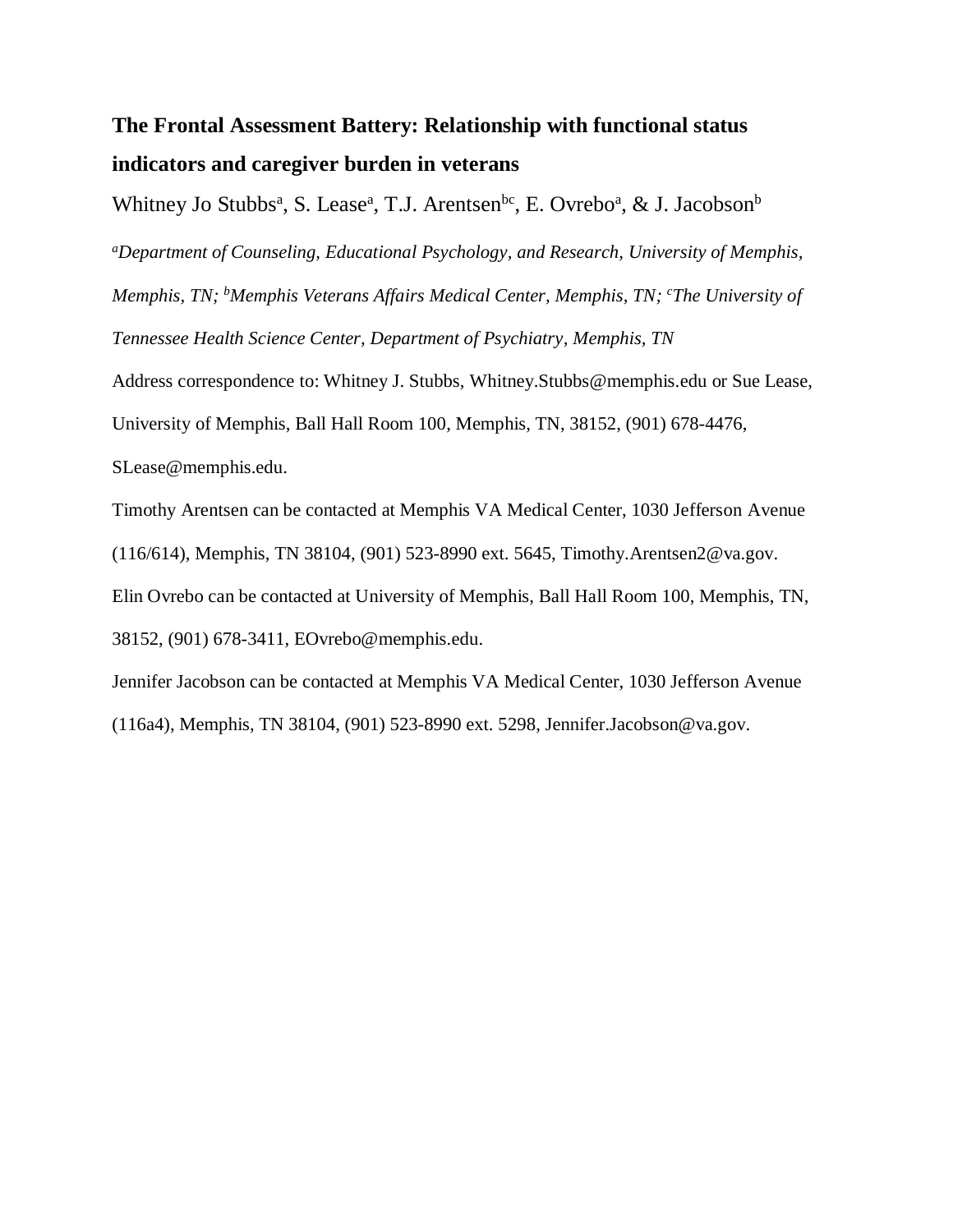#### Acknowledgments

This work was made possible by access to clinical data provided by the Memphis VA Medical Center, as well as the many wonderful psychologists who supported, trained, and mentored me throughout this process. I would especially like to thank Dr. Jennifer Jacobson, who originally collected this data, and served as a content expert on my dissertation committee. Your clinical expertise and ongoing mentorship have been invaluable to me. I first fell in love with this work while on rotation with you in the Memory Clinic. Thank you for always teaching me. I would also like to thank Dr. Timothy Arentsen, who spent *long* hours in the Neuropsychology Clinic guiding my understanding of complex neuropsychological and statistical concepts. I thank you for your consistent patience and compassion with my tendency to "miss the forest for the trees." You helped me grow into a better clinician and researcher.

I would also like to thank my advisor, Dr. Elin Ovrebo, for your constant flexibility, which allowed me to step outside the box and complete this unique project for my dissertation—as well as all of your encouragement and support along the way. I would also like to thank Dr. Sue Lease, who guided me through many ups and downs, both academically and professionally. I was always impressed by your enthusiasm to discuss statistics with me. It *might* have worn off a little bit…Thank you as well to Dr. Doug Strohmer, who served on my committee, and provided really valuable insights and pushed me to think more critically about this project. Beyond my academic mentors and supporters, I would like to also thank a few special people. Ben, thank you for endlessly supporting me over the past 5 years throughout every academic project, interest, or hobby I decided to pursue at the moment. I know at times it has felt like a rollercoaster, but what would I have done without you?! I would also like to thank my mom, who taught me from a very young age, the importance of education, independence, and perseverance. I love you, and I wouldn't be here without you. To my dad, my sisters, and the rest of my family,

ii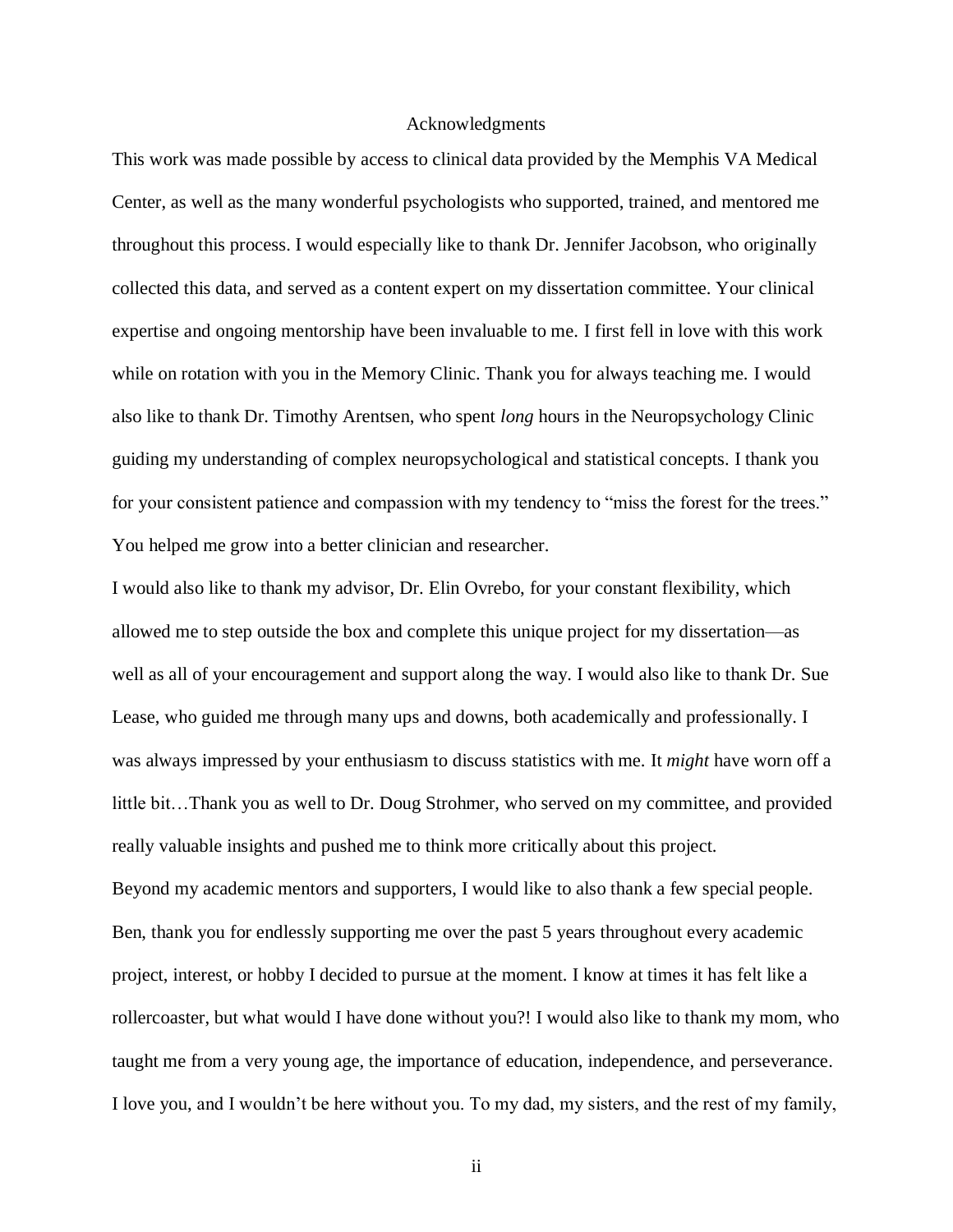thank you for all of the love and support along the way. I can't forget to thank my wonderful dog, Theo, who sat at my feet many nights hoping I would throw him a toy instead of typing out my dissertation. We finally made it, buddy. Lots of toys ahead!

Special thanks to my dear grandmother, MawBonnie, whose wonderful life and spirit inspired me to take an interest in this work. I miss you every day, and I know you're smiling down from heaven right now.

Most importantly, thank you to God and my Savior Jesus Christ, who started me on this journey a long time ago. Many times I wanted to give up, but you never stopped guiding, molding, and supporting me. I owe it all to you, and hope I can use the knowledge gained in my academic career to give back in some small way.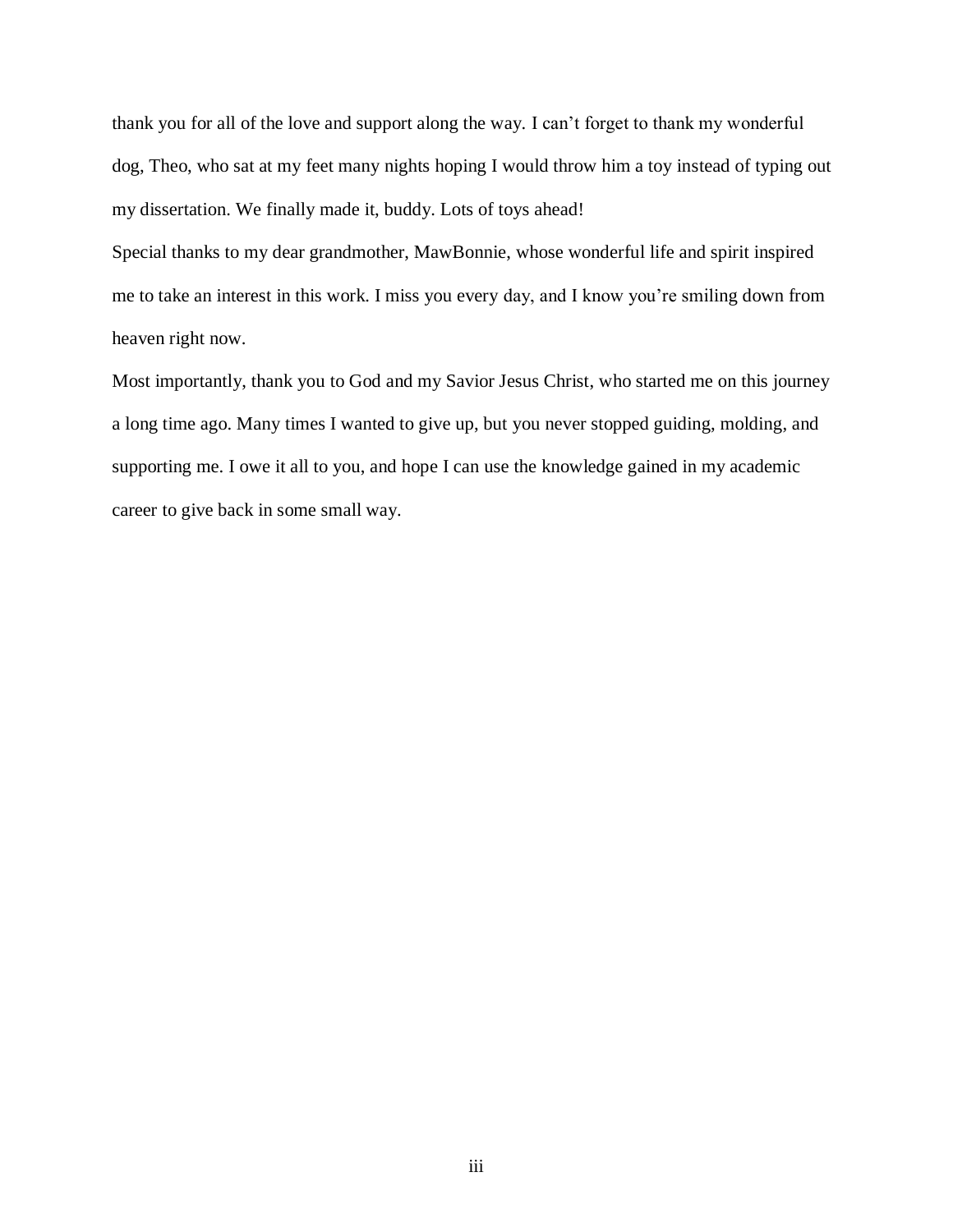| Chapter        |                                                                                                                                                                                                    | Page                                          |
|----------------|----------------------------------------------------------------------------------------------------------------------------------------------------------------------------------------------------|-----------------------------------------------|
| $\mathbf{1}$   | <b>Abstract and Introduction</b><br>Ecological Validity of the Frontal Assessment Battery<br><b>Measuring Functional Status</b><br>Caregiver Burden<br>Hypotheses                                  | 1<br>3<br>5<br>$\overline{6}$<br>7            |
| $\overline{2}$ | Method<br>Participants<br><b>Measures</b><br>Procedures                                                                                                                                            | $\overline{7}$<br>$\boldsymbol{7}$<br>8<br>11 |
| 3              | <b>Results</b><br>Factor Analysis of the Functional Status Inventory (FSI)<br>Analyses of Normality and Group Differences<br>Assessing Ecological Validity of the Frontal Assessment Battery (FAB) | 11<br>11<br>12<br>14                          |
| 4              | Discussion<br>Demographic Associations<br><b>Controlling for Demographic Variables</b><br><b>Limitations and Future Studies</b>                                                                    | 15<br>17<br>19<br>21                          |
|                | References                                                                                                                                                                                         |                                               |
|                | Appendices                                                                                                                                                                                         |                                               |
|                | A. Table 1<br>Table 2<br>В.                                                                                                                                                                        | 32<br>33                                      |

## TABLE OF CONTENTS

B. Table 2 33<br>
C. Table 3 34

C. Table 3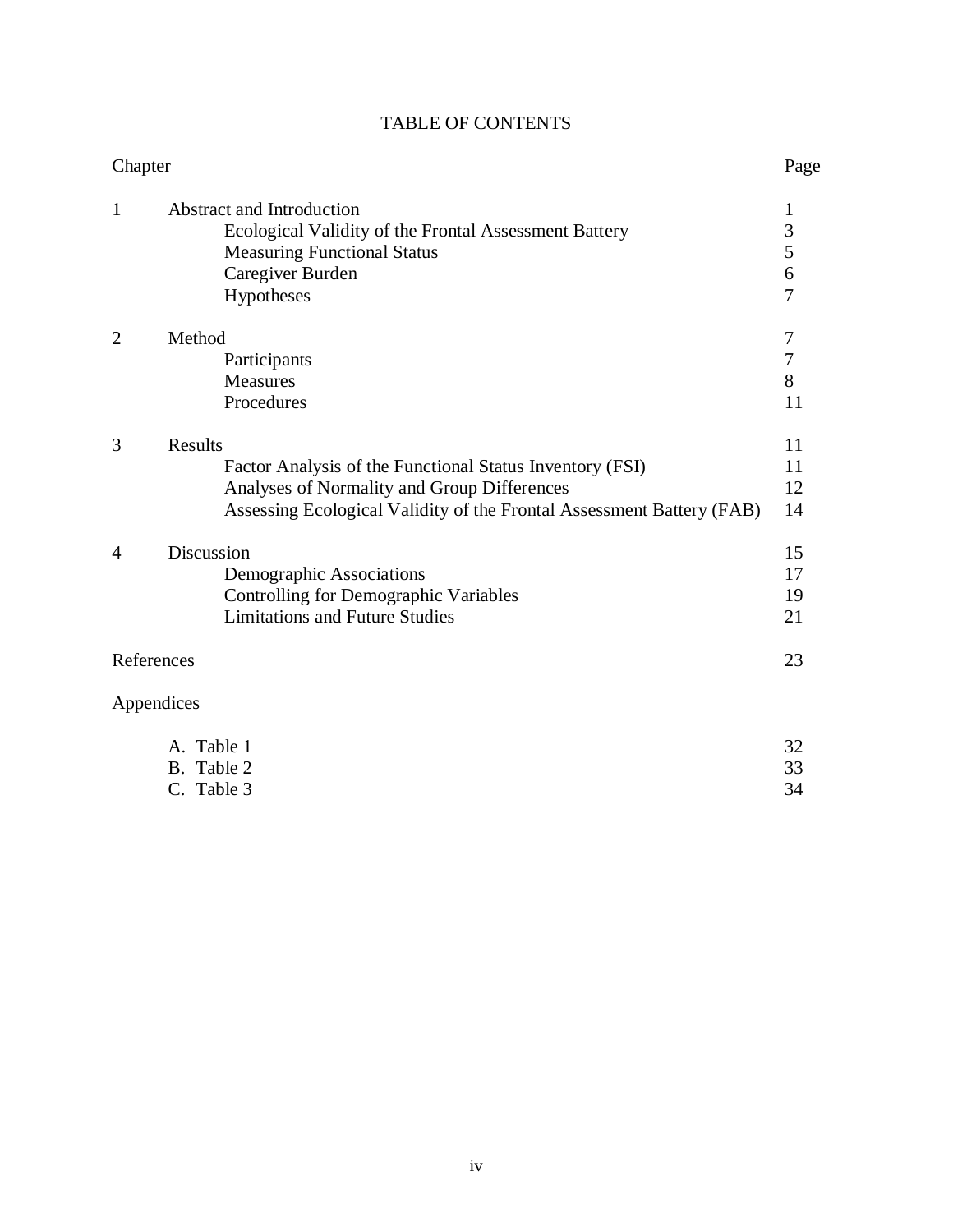### **The Frontal Assessment Battery: Relationship with functional status**

### **indicators and caregiver burden in veterans**

Objective: Neurocognitive screening measures reflective of functional status are needed for detection of executive dysfunction. The Frontal Assessment Battery (FAB), a measure designed to assess executive functioning at bedside, lacks sufficient research establishing its ecological validity. The purpose of the study was to evaluate the ecological validity of the FAB by examining its relationship with the Functional Status Interview (FSI), a measure of basic activities (ADL) and instrumental activities (IADL), and a measure of caregiver burden (ZBI-R). Method: Participants in the primary sample were 168 veterans with a mean age of 81.3 years (*SD*  $= 7.6$ ). Prior to main analyses, principal axis factoring examined the factor structure of FSI and confirmed the existence of two subscales, ADL and IADL. Correlations were calculated to examine relationships between FAB and other measures. Results: Two FSI factors (ADL and IADL) were identified with all items having strong loadings with the expected scale (absolute values of > .40) and factors accounting for 56.4% of the variance. ADL and IADL were strongly correlated. Main findings indicated a significant relationship between FAB and ADL, which slightly increased when controlling for demographic variables. A strong significant relationship was found between FAB and IADL. FAB and caregiver burden subscales were unrelated; however, when controlling for demographic variables, a weak relationship emerged with the ZBI-R dependency burden subscale. Conclusions: This study provides initial support for the ecological validity of the FAB in a sample of United States veterans. Cultural and clinical implications are discussed.

Keywords: executive function; FAB; older adults; dementia; caregiver burden

#### **Introduction**

Recent statistics suggest that approximately 50 million individuals worldwide possess some form of dementia and almost 10 million new cases are identified each year (World Health Organization [WHO], 2017). Dementia is a broad term used to describe a syndrome of impairments in cognition, neuropsychiatric symptoms, and the inability to carry out activities of daily living (WHO, 2017). It is one of the primary sources of disability and/or dependency and leads to physical, psychological, social, and economic consequences for older adults and their families (WHO, 2017). The population of older adults, defined as individuals aged 65 and older, is expected to more than double, reaching approximately 71 million by the year 2030 (Centers for Disease Control and Prevention, 2015). By 2050, it is expected that 152 million individuals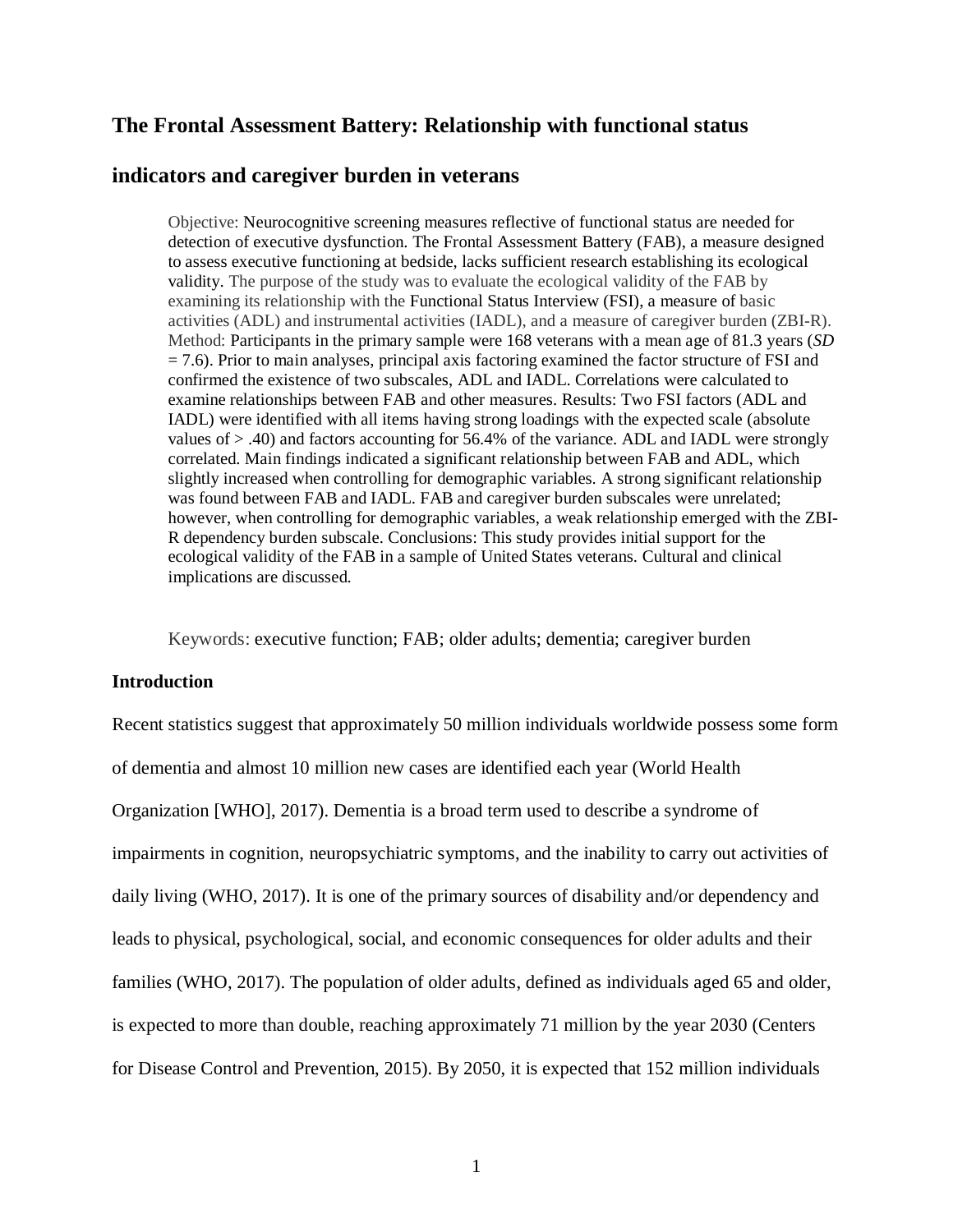worldwide will be living with dementia (WHO, 2017), making the appropriate identification of cognitive and functional impairments a growing public health concern (Bradford, Kunik, Schulz, Williams, & Singh, 2009). Recent research indicated a variety of features commonly observed in United States veterans, including older age, depression, post-traumatic stress, traumatic brain injury, and factors that increase vascular risk, which may be associated with cognitive impairments (United States Census Bureau, 2011; McInnes, Friesen, MacKenzie, Westwood, & Boe, 2017; Rock, Roiser, Riedel, & Blackwell, 2014; Scott et al., 2015; Veitch, Friedl, & Weiner, 2013).

Despite the frequency and serious consequences of dementia, many older adults go undiagnosed. A systematic review of dementia studies showed that as many as 5.7% of individuals aged 65 or older living in North America have undiagnosed dementia, with international studies documenting prevalence as high as 12% (Boustani et al., 2003). A diagnosis of dementia at earlier stages in the disease offers many benefits for patients and caregivers alike, including evaluation for reversible causes, pharmacological intervention, and patient participation in planning for future care (Bradford et al., 2009; Moise, Schwarzinger, & Um, 2004; Standridge, 2004). However, various barriers to the early identification of cognitive impairment and/or dementia exist.

Most prominently, comprehensive neuropsychological assessment, the 'gold standard' in identification of cognitive impairment, is intensive, time-consuming, and financially demanding (Bradford et al., 2009; Pickens, Ostwald, Murphy-Pace, & Bergstrom, 2010). Thus, screening measures have been adopted to aid primary care physicians and other front-line providers in accurately identifying patients in need of further assessment (Bradford et al., 2009). However, the success of this process is dependent on the validity of both the provider's initial identification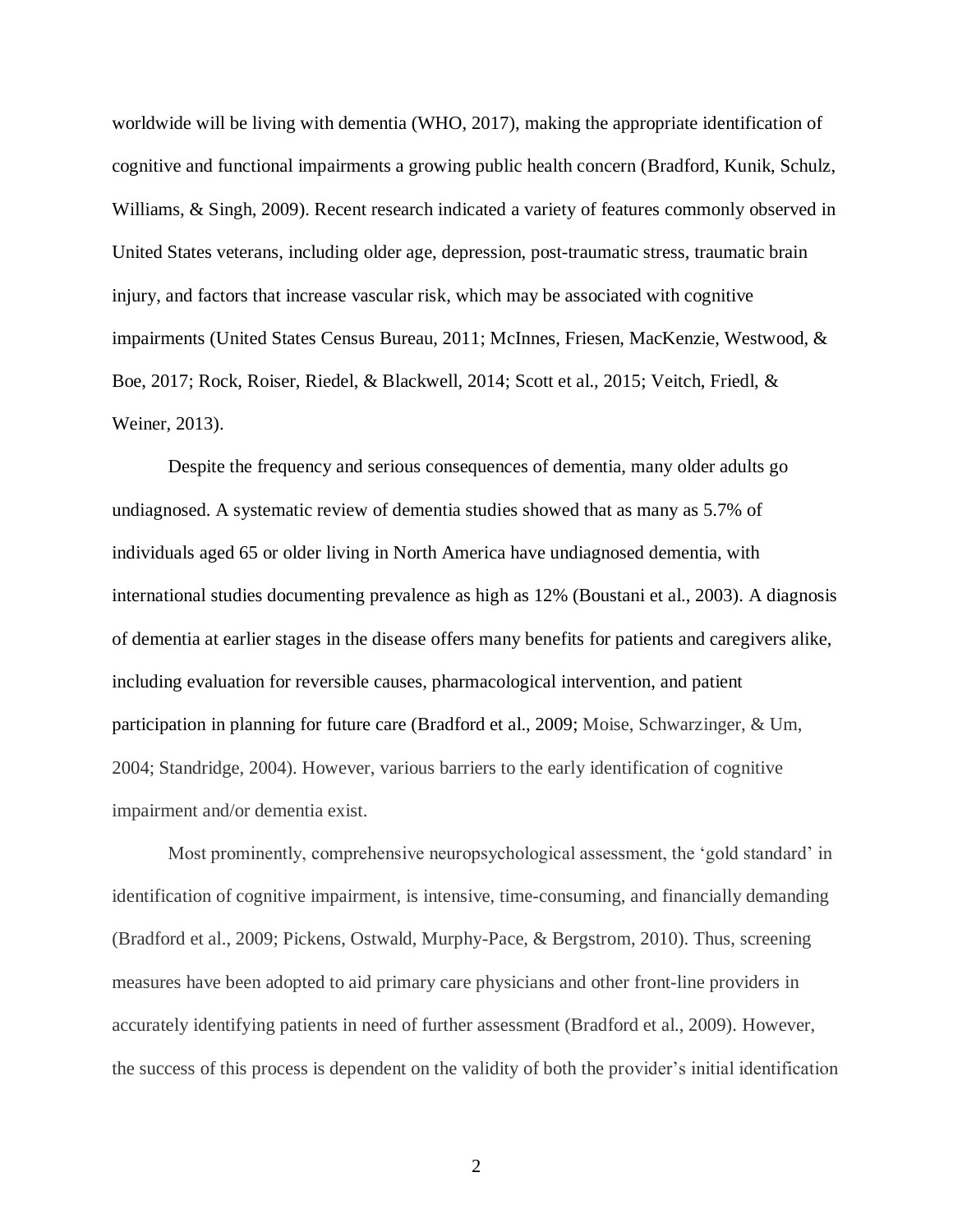of symptoms and the screening measures themselves. This problem is complicated by limited research documenting ecological validity of traditional neuropsychological instruments, which were originally designed to localize impairment to specific brain regions or cognitive processes (Chaytor & Schmitter-Edgecombe, 2003; Kibby, Schmitter-Edgecombe & Long, 1998; Koerts et al., 2012). Ecological validity is a term used to refer to the "functional and predictive relationship between the patient's performance on a set of neuropsychological tests and the patient's behavior in a variety of real world settings" (Sbordone in Sbordone & Long, 1996, p. 16). Ecologically valid screening is important due to its minimization of the potential for inaccurate diagnoses and conclusions. Additionally, neuropsychological tests are more frequently being used to make decisions about decision-making capacity and treatment recommendations (Chaytor & Schmitter-Edgecombe, 2003). Invalid conclusions derived in such circumstances may lead to a variety of negative outcomes, such as premature loss of autonomy in decision-making, risks to safety, and/or delays in diagnosis (Bradford et al., 2009; Moye & Marson, 2007). Additionally, absent or delayed diagnoses may preclude exploration of potential reversible causes of dementia, access to treatments, and participation in treatment and late-life planning (Bradford et al., 2009). Additionally, from an organizational healthcare perspective, inaccurate screening may lead to inappropriate allocation of clinic resources. Given the significance of undiagnosed dementia and the need for brief instruments that accurately reflect functional impairment, the current study examined the ecological validity of a commonly used executive screening measure, the Frontal Assessment Battery.

#### *Ecological validity of The Frontal Assessment Battery (FAB)*

The Frontal Assessment Battery (FAB; Dubois, Slachevsky, Litvan, & Pillon, 2000) was recently referred to as the most popular executive functioning screening measure in use (Moreira,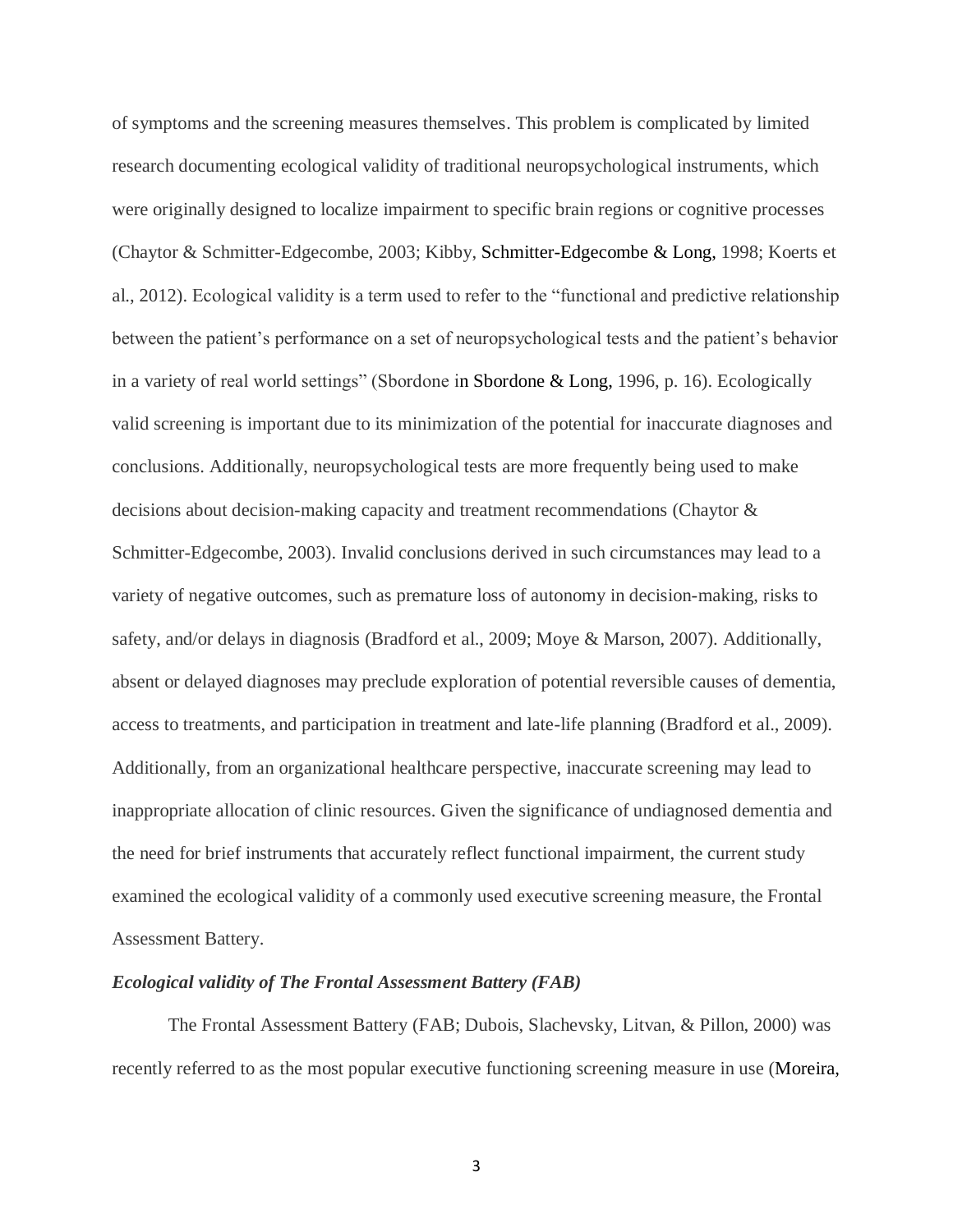Costa, Castro, Lima, & Vicente, 2017). The domain of executive function, defined as "the efficiency with which an individual applies his or her ability and knowledge in order to deal with everyday life," is commonly assessed when seeking to understand the real-world implications of cognitive impairment (Princiotta, DeVries, & Goldstein in Goldstein & Naglieri, 2014, p. 144). However, some neuropsychological assessments have found no differences in executive functioning in patients with frontal lobe lesions relative to healthy controls, despite difficulties related to functional impairments (Shallice  $\&$  Burgess, 1991). Likewise, the FAB has demonstrated good psychometric properties, including predicting different dementia subtypes (e.g., Moreira et al., 2017; Hanyu et al., 2009; Larner, 2013) but lacks sufficient research exploring its ecological validity, or its ability to reflect everyday cognition. The majority of studies evaluating the relationship between FAB and I/ADL (activities of daily living or instrumental activities of daily living), commonly used measures of functional status, have been conducted abroad. Though some studies have produced variable findings (e.g., Barulli et al., 2015; Miki, Kataoka, Okamura, 2012; Royall et al., 2015), results of the majority of studies have converged, identifying significant relationships between FAB and IADL (e.g., Assis, de Paula, Assis, de Moraes, & Malloy-Diniz, 2014; Brooks, 2005; de Paula & Malloy-Diniz, 2013; König, Crispim-Junior, Covella, et al., 2015; König, Crispim-Junior, Derreumaux et al., 2015; Miki, et al., 2012; Moorhouse, Gorman, & Rockwood, 2009) and FAB and ADL (e.g, de Paula & Malloy-Diniz, 2013; Moorhouse et al., 2009; Osafune, Deguchi, & Abe, 2014).

Despite the FAB's clinical use within the United States, research examining the ecological validity of the FAB has been extremely limited within domestic samples; a single identified United States study found the FAB to be weakly related to IADLs (Alosco, 2013). This dearth of literature evaluating the FAB's ecological validity in United States samples is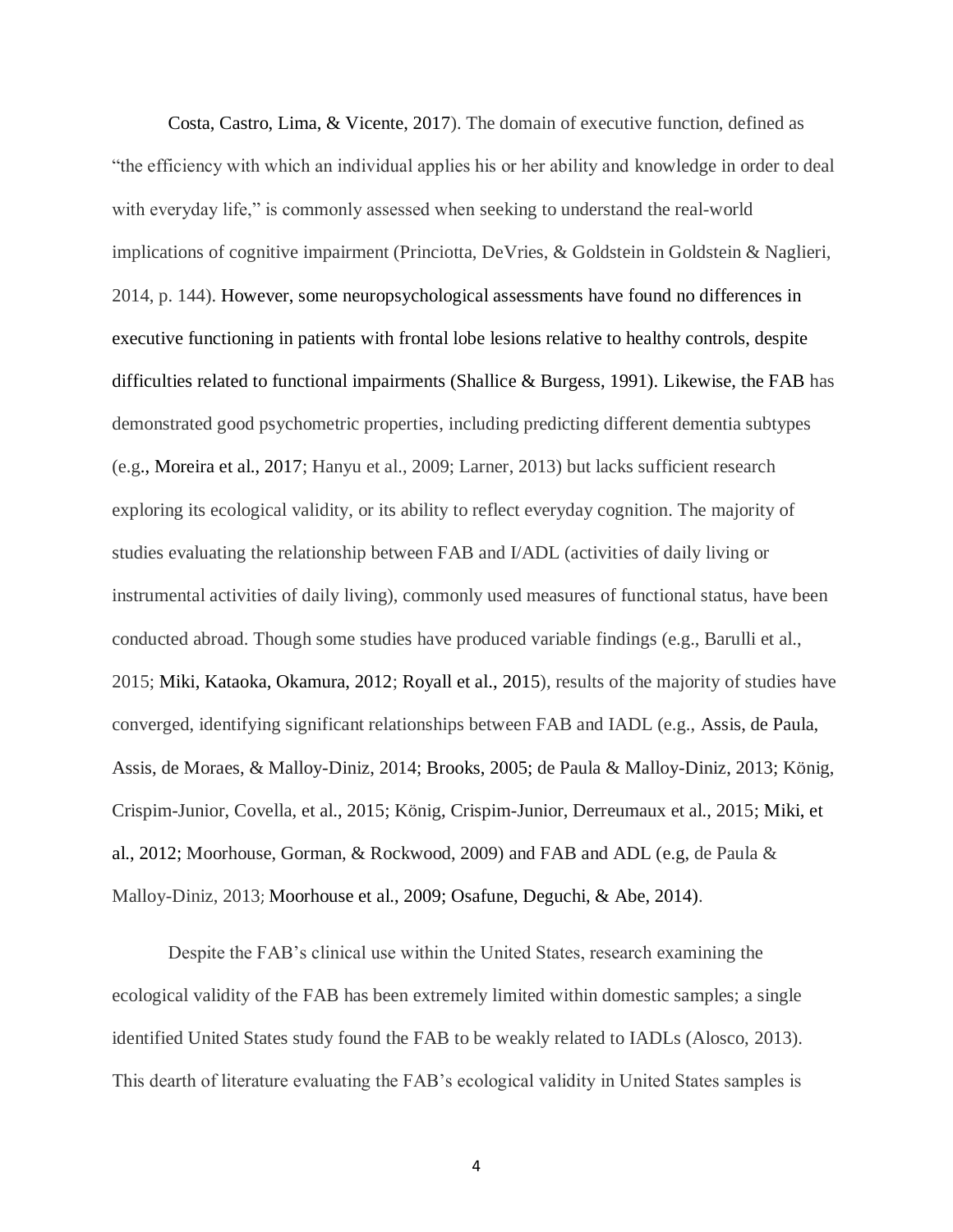problematic given the importance of establishing cultural equivalence of measures due to research suggesting neuropsychological measures may assess different constructs in different cultures (APA, 2017; Mindt, Byrd, Saez, & Manly, 2010; Luria, 1976). Additionally, no known studies have examined the FAB's ecological validity among US veterans, despite veterans' impairments on the FAB, variability in report of ADL/IADL impairments, and a variety of characteristics (i.e., older age, factors associated with increased vascular risk) and diagnoses (i.e., depression, PTSD) associated with cognitive decline within this population (Brown et al., 2017; Graver, Hajek, & Bieliauskas, 2011; McInnes et al., 2017; Rock et al., 2014; Scott et al., 2015; Singh et al., 2005; Veitch et al., 2013). Taken together, these findings suggest the need for studies evaluating the functional utility of the FAB in United States veterans.

#### *Measuring functional status*

The measurement of functional status is a common criterion variable in studies of ecological validity. According to Elsawy and Higgins (2011), functional status can be defined as "a person's ability to perform tasks that are required for daily living" (p. 49). The measurement of functional status provides a way to assess the relationship between older adults' performance on neuropsychological measures and their actual everyday experience of dysfunction. Functional status is often divided into two key domains: ADL and IADL (Elsawy & Higgins, 2011). Activities of daily living involve basic aspects of functioning, such as eating, dressing, bathing, transferring, toileting, and continence, while instrumental activities involve more complex aspects of functioning, such as housework, meal preparation, managing medications, managing finances, and using the telephone (Elsawy & Higgins, 2011).

A growing body of evidence ties functional status indicators, such as ADL and IADL, to the prediction of cognitive impairment in older adults. For instance, ADL and/or IADL have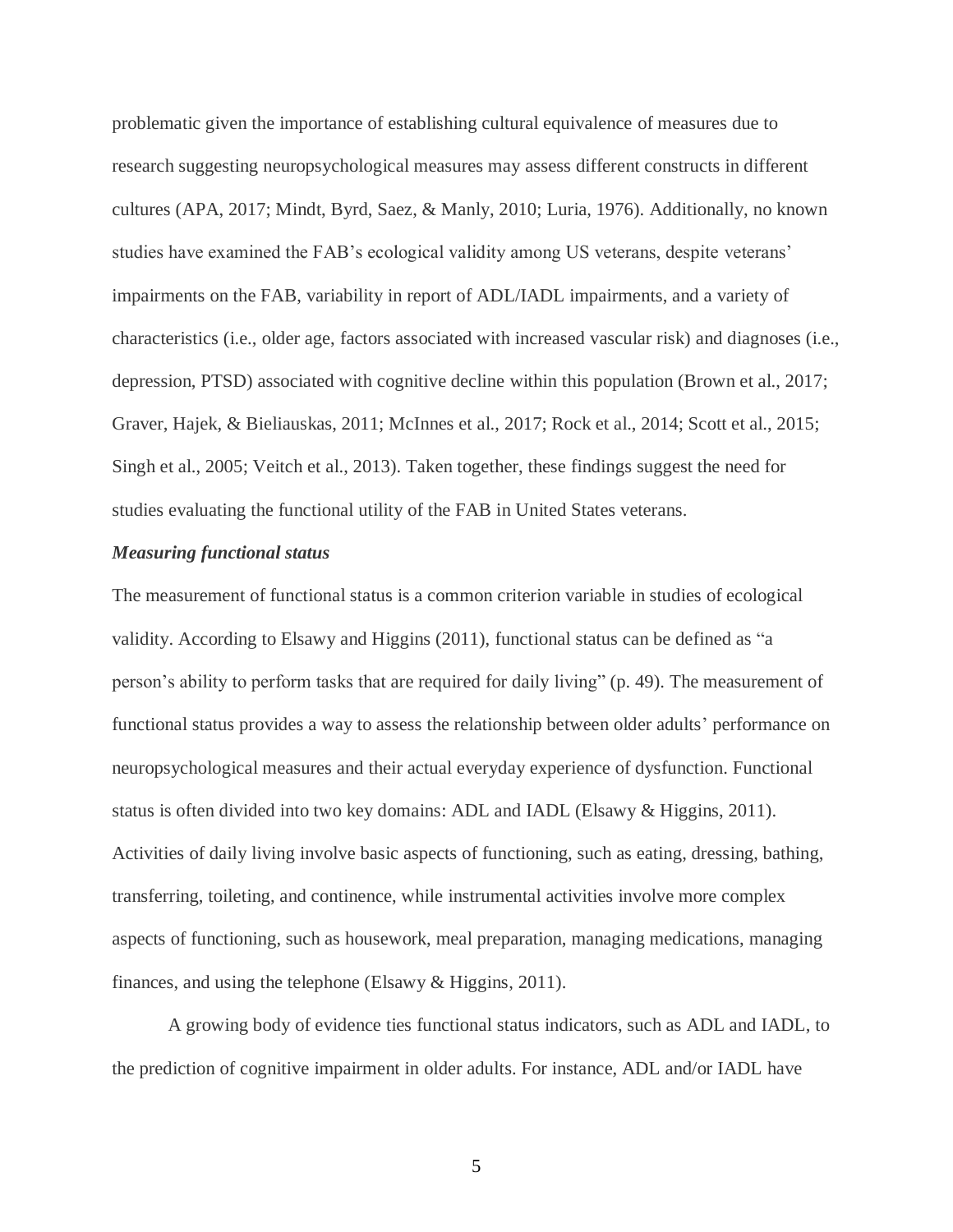been shown to be associated with a variety of dementia indicators, such as Mild Cognitive Impairment (Buerger et al., 2002), posthumous bio-markers of Alzheimer's Disease (Arai et al., 1995; Blennow et al., 1995; Marshall, Fairbanks, Tekin, Vinters, & Cummings, 2006; National Institute on Aging, 2015), general cognitive decline (Rajan, Hebert, Scherr, Mendes de Leon, & Evans, 2013), and executive dysfunction (Alosco et al., 2014; de Paula & Malloy-Diniz, 2013). In particular, IADLs have been found to be associated with impairments in executive function, regardless of diagnosis or cognitive status (Marshall et al., 2011). Furthermore, some research suggests functional status may be more strongly related to executive function than global cognition (Johnson, Lui, & Yaffe, 2007) suggesting ADL and IADL measures may serve as appropriate functional indicators in the validation of executive screening measures used with older adults.

#### *Caregiver burden*

Caregiver burden is often considered when evaluating the cognitive and functional status of an older adult. Caregiver burden is defined as "a multidimensional response to the negative appraisal and perceived stress resulting from taking care of an ill individual" (Kim, Chang, Rose, & Kim, 2012, p. 846). In studies of patients with executive dysfunction, greater levels of executive dysfunction were found to be correlated with greater levels of caregiver burden (Ryan et al., 2012; Stinson et al., 2014). Specifically, Stinson and colleagues demonstrated a relationship between executive function and dependency burden, a construct thought to capture the time, money, and health-related costs of caring for a loved one (Stinson et al., 2014). Recent Japanese studies found FAB scores to be correlated with caregiver burden (Hashimoto et al., 2017) and smaller volume of the left dorsal lateral prefrontal cortex, which was found to influence overall burden levels with particular impact on dependency burden (Matsuoka et al.,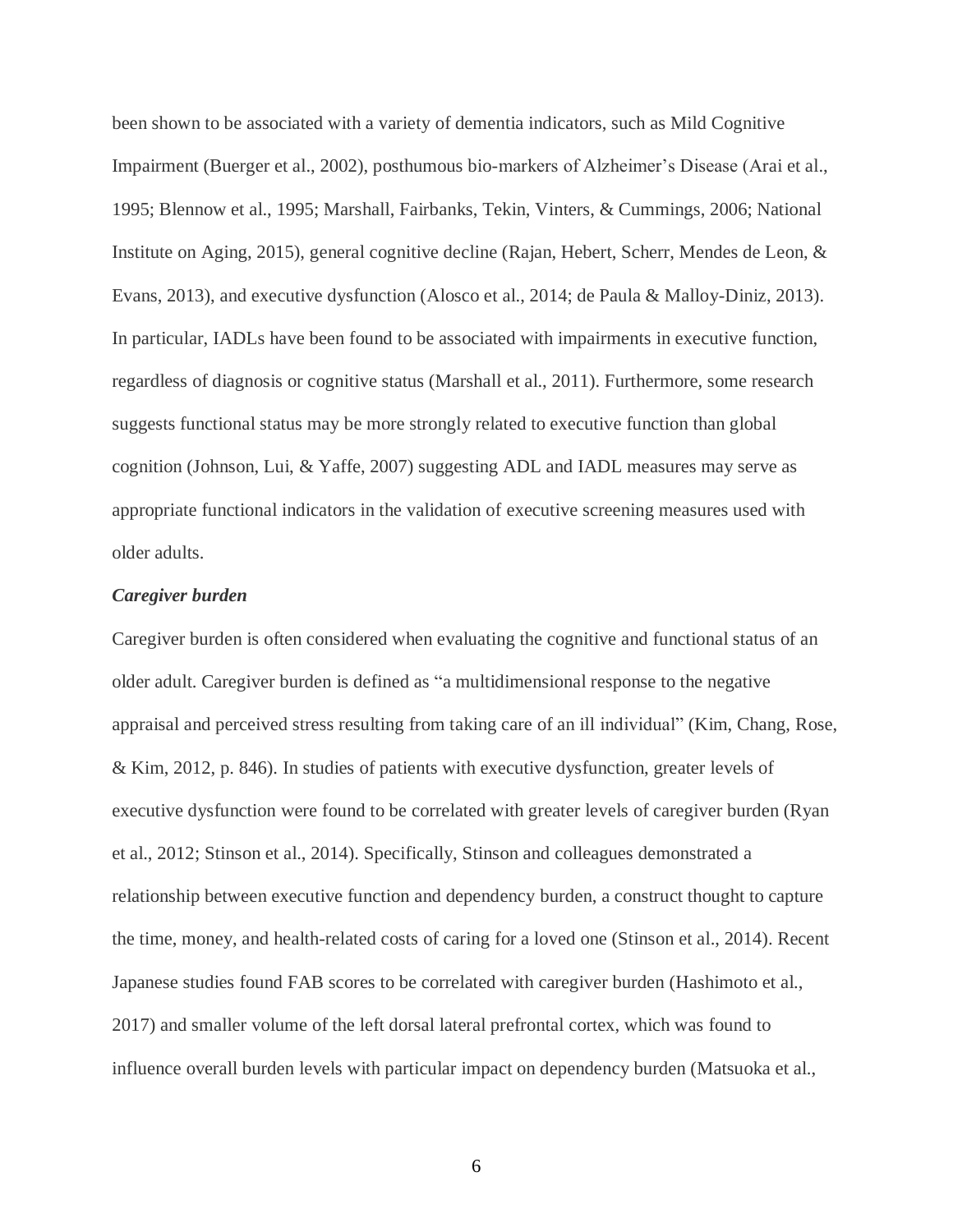2017). This body of research suggests caregiver burden is reflective of patient dependence (Gallagher et al., 2011; Miyamoto, Tachimori, & Ito, 2010) and, thus, an appropriate functional indicator in assessing the ecological validity of the FAB. However, no known studies have explored this relationship in United States veterans.

#### *Hypotheses*

H1: The Frontal Assessment Battery (FAB) will demonstrate moderate concurrent validity (.30 or Greater per Coen, 1988) with the VA Functional Status Interview (FSI).

H2: The Frontal Assessment Battery (FAB) will demonstrate moderate concurrent validity (.30 or Greater, per Coen, 1988) with a measure of caregiver burden, the Zarit Burden Interview-Revised (ZBI-R).

#### **Method**

#### *Participants*

Participants included 168 veterans with a mean age of 81.3 years and age range of 65-101 (*SD* = 7.6). They had completed an average of 11.7 years of education (*SD* = 3.5). The majority of participants were White (63.1%) and male (97.0%). Due to limited representation of certain racial groups, racial minority participants were collapsed into a single group, creating separate groups for White and racial minority participants. The minority group was composed of African American (35.1%), Asian (.6%), and Pacific Islander (.6%) participants. Data for race were missing for .6% of the sample. Additionally, due to missing data for one of the primary measures (the Zarit Burden Interview-Revised; some protocols were not fully completed), data from a subsample of 129 participants were used in analyses between FAB and ZBI-R subscales. Participants in the subsample were predominantly White (66.7%) and male (98.4%) with a mean age of 81.1 years and age range of  $65$ -101 (*SD* = 7.6) and 11.8 years of education (*SD* = 3.3).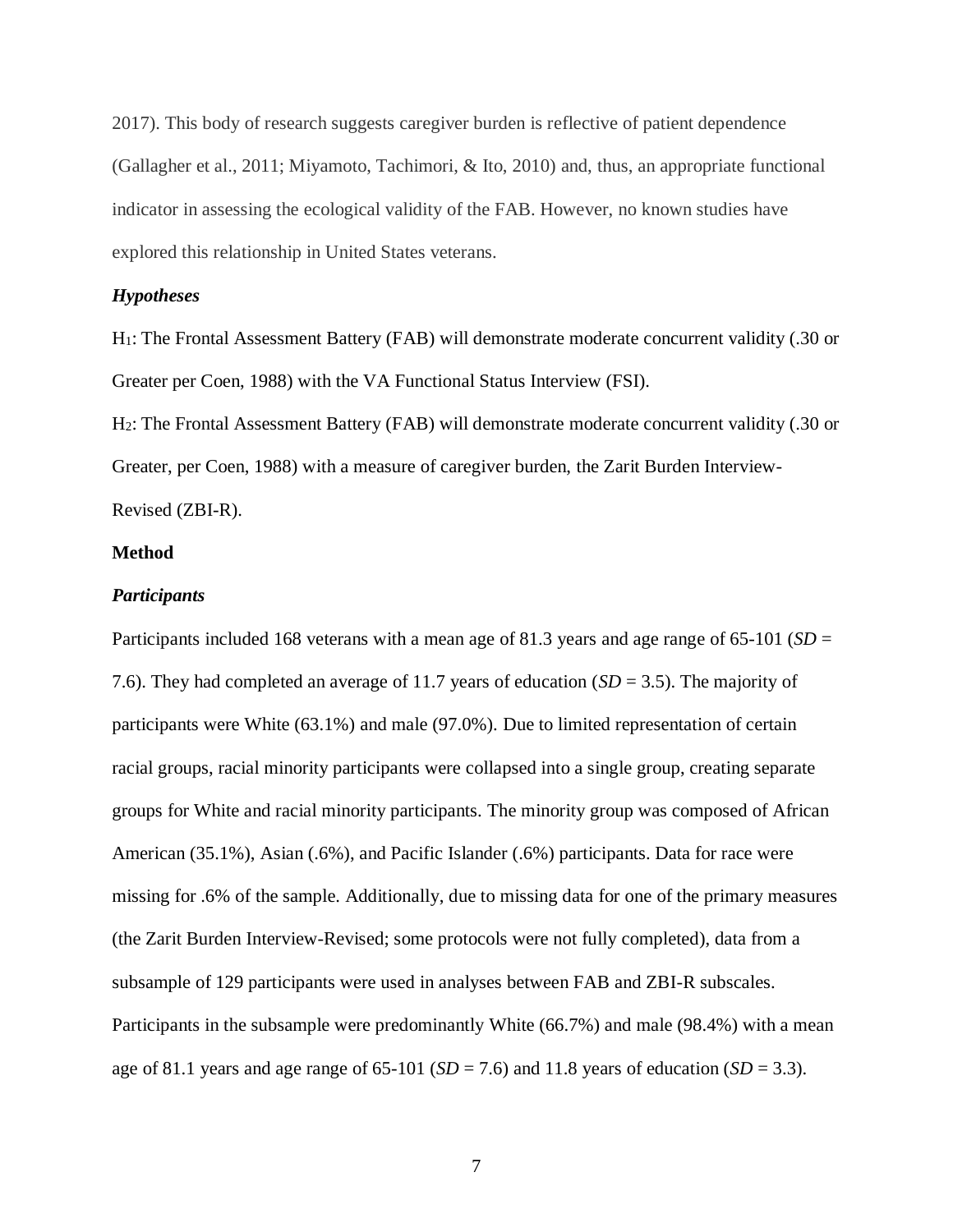The minority group for the subsample was composed of African American, (31.0%), Asian (.8%), and Pacific Islander (.8%) participants. Data for race were missing for .8% of the subsample.

#### *Measures*

#### *Demographics*

Demographic data including age, gender, race, and years of education were obtained from clinical interview and VA records.

#### *Executive function*

The Frontal Assessment Battery (FAB; Dubois et al., 2000) is a brief bedside screening measure assessing various domains of executive-mediated cognitive and motor function. The measure is composed of eight items, scored from 0-3 and summed to obtain a total score. Items assess the following domains: Conceptualization, Mental Flexibility, Motor Programming, Sensitivity to Interference, Inhibitory Control, and Environmental Autonomy. Higher scores on each item indicate higher levels of executive functioning. In the original study (Dubois, et al., 2000), FAB was shown to have good interrater reliability  $(k = 50.87, p < .001)$  and internal consistency (Cronbach's coefficient alpha = .78). Furthermore, Dubois and colleagues demonstrated good discriminate validity (89.1% of cases correctly identified in a discriminant analysis of patients and controls) and good concurrent validity (rho =  $.68, p < .01$ ) with the Mattis Dementia Rating Scale (MDRS; Mattis, 1976, 1988) and a modified version of the Wisconsin Card Sorting Test (MCS; See Nelson, 1976) number of categories achieved (rho = .77,  $p < .001$ ) and perseverative errors (rho = .68,  $p < .001$ ). A recent review article summarized psychometric properties of the FAB in studies conducted; the FAB showed Cronbach's alpha reliability (.68-.78), interrater reliability (.79-.96), and concurrent validity with a variety of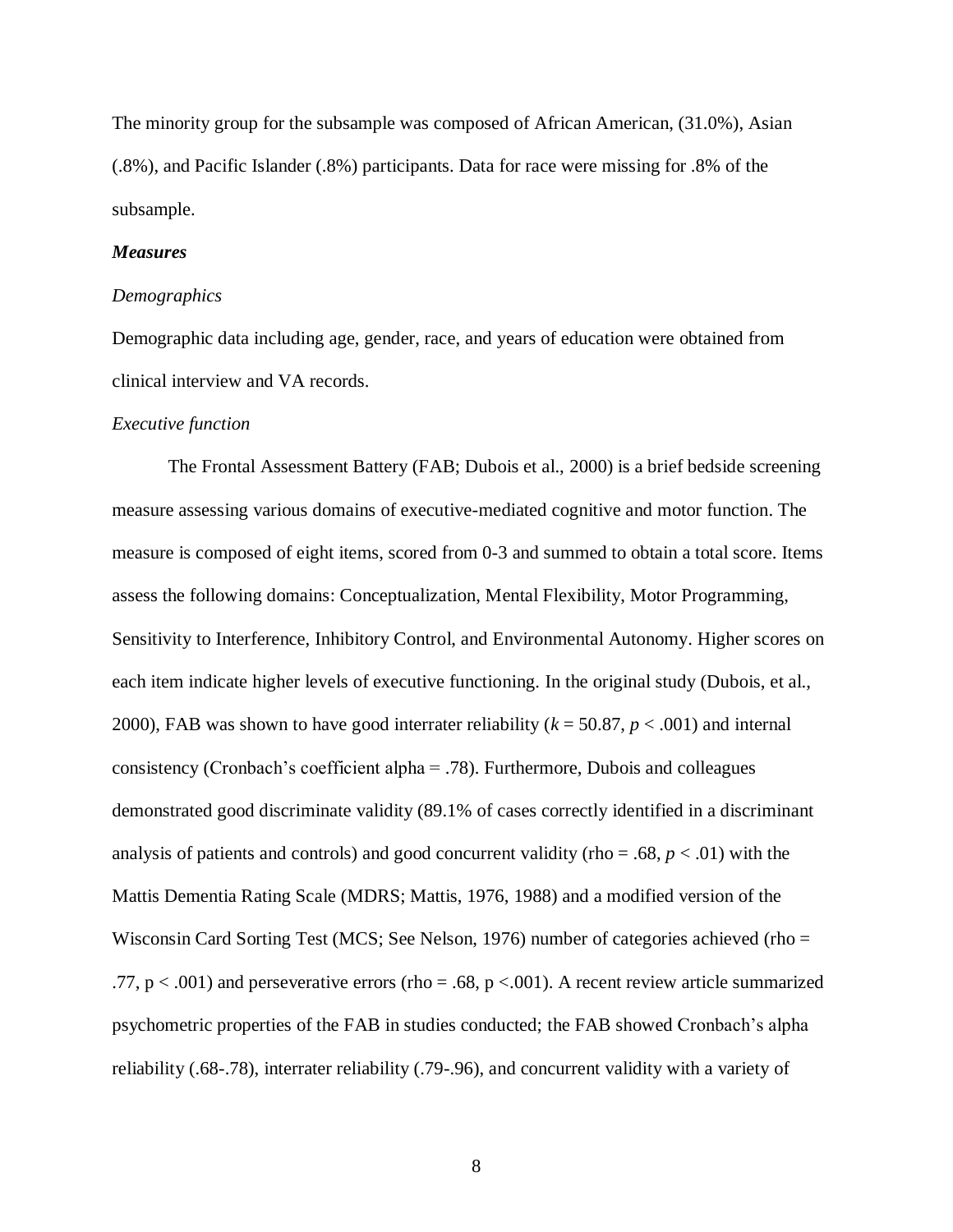executive (.33-.94) and non-executive (.41-.71) measures (Moreira et al., 2017). In the current study, the FAB showed adequate internal consistency (Cronbach's alpha = .66).

#### *Functional status*

The 16-item VA Functional Status Interview (FSI) is a VA-developed clinician-rated measure of functional activities based on items of the Katz Activities of Daily Living scale (Katz & Akpom, 1976) and the Lawton and Brody Instrumental Activities of Daily Living scale (Lawton & Brody, 1969). The measure was developed for use in a Veterans Affairs Memory Clinic. The development of this measure was based on previous measures of two factors, ADL and IADL, referenced in the literature as standard measures of functional status (Elsawy & Higgins, 2011; Norström & Thorslund, 1991). Seven items were intended to measure ADL function (bathing, grooming, transferring, mobility, eating, dressing, toileting) and nine items were intended to measure IADL function (medication management, finances, driving, using the telephone, safety awareness, traveling, shopping, preparing meals, and completing housework). The measure was administered as part of a semi-structured interview by individuals with training in neuropsychological assessment and scored by clinicians to address issues with older adults with cognitive impairment under-reporting functional decline (Okonkwo et al., 2009; Thames et al., 2011). During administration, the examiner provided standardized prompts and follow-up questions as needed. Clinicians then used patient and informant data to assign ratings on a 3 point Likert scale ( $0 =$  'Dependent,'  $1 =$  'Needs Assistance,'  $2 =$  'Independent'). Scores were averaged with total scores ranging from 0-2, and higher scores indicating more independent functioning.

Because the FSI was developed for in-house use, reliability and validity were not previously established in the literature. However, items were based on existing measures, the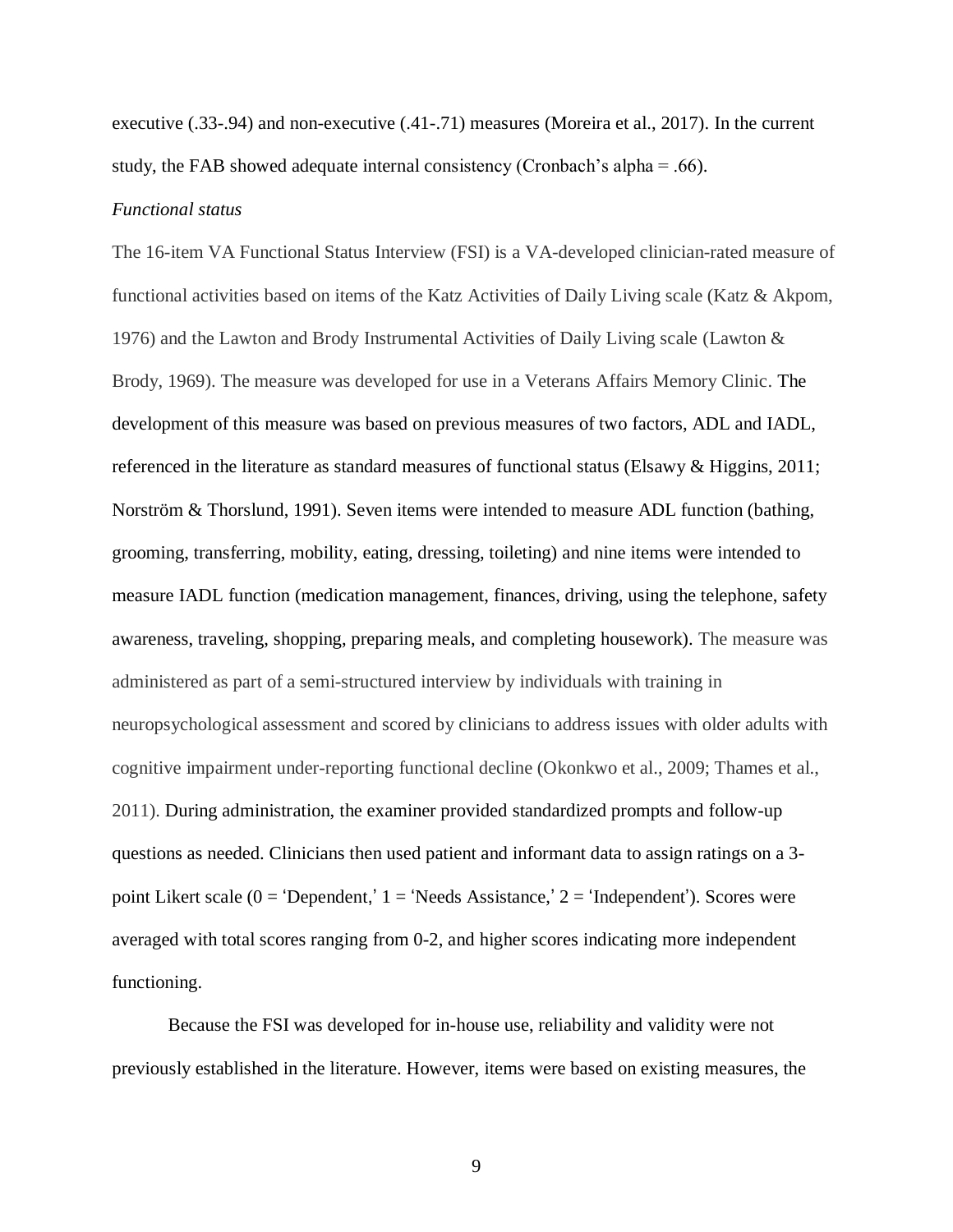Katz Activities of Daily Living scale (Katz & Akpom, 1976; Cronbach's alpha = .92, as reported by Khoei, Akbari, Sharifi, Fakhrzadeh, & Larijani, 2013) and the Lawton and Brody Instrumental Activities of Daily Living scale (Lawton & Brody, 1969; *r* = .93 as reported by Farias, Harrell, Neumann, & Houtz, 2003), which have yielded excellent internal consistency. Though the FSI was created to assess two factors, some research has divided functional items into 1-factor (Spector & Fleishman, 1998), 3-factor (Thomas, Rockwood, & McDowell, 1998; Wolinsky & Johnson, 1991; Clark, Stump, & Wolinsky, 1998), and 4-factor solutions (Fitzgerald et al., 1993). Thus, the current study included an examination of the factor structure of the FSI before exploring its relationship with the FAB.

#### *Caregiver burden*

Caregivers of evaluated patients completed the Zarit Burden Interview-Revised (ZBI-R; Zarit, Reever, Bach-Peterson, 1980). The ZBI-R is composed of 22 questions on a 5-point Likert scale ranging from 0 (*Never*) to 4 (*Nearly Always*). An item example is, "Do you feel your relative is dependent on you?" Total scores range from 0-88 with higher scores indicating greater perceived burden. A recent exploratory factor analysis conducted in a veteran sample yielded a three-factor structure: Psychosocial Burden, Dependency Burden, and Guilt (Stinson et al., 2014). According to Stinson and colleagues, the Psychosocial Burden factor was thought to relate to one's affective responses to caregiving while Dependency Burden related to the tangible costs, and Guilt represented perceived performance in this role. Scores can be obtained for these subscales in addition to the total score. The ZBI-R has been shown to have excellent Cronbach's alpha coefficient for the total score ( $\alpha$  = .92; Hérbert, Bravo, & Préville, 2000). In the current study, the alpha coefficient for the total scale was .93 and alpha coefficients were .90, .86, and .71 for Psychosocial Burden, Dependency Burden, and Guilt, respectively. According to a meta-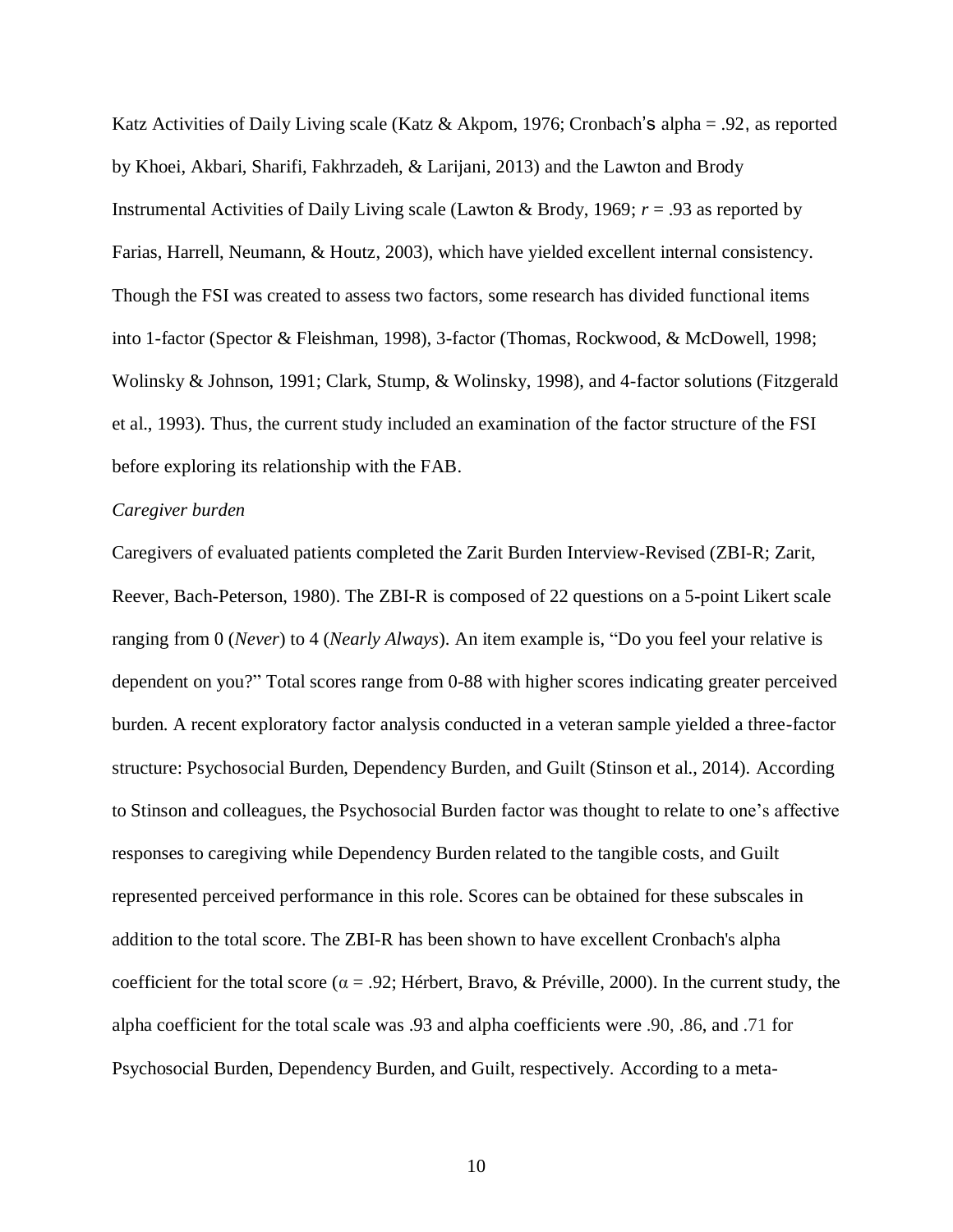analysis, significant variability was found with regard to test-retest reliability (*r* = .24 - .89), but this variability was attributed to the large range of time intervals across studies (e.g., a few days to five years; Bachner & O'Rourke, 2007). Validity studies of the Zarit Burden Interview (ZBI) have shown the measure correlated significantly with a single global rating of burden (*r* = .71; Zarit & Zarit, 1990). Stinson et al. (2014) reported that the dependency burden factor significantly correlated with neuropsychological test performance of care recipients.

#### *Procedures*

Following IRB approval, archival data from veterans who presented for evaluation at the Memphis Veterans Affairs Medical Center (VAMC) Memory Clinic between 2007-2017 were accessed. Patients were referred to the Memory Clinic via one of two means, the result of a dementia evaluation decision-tree or annual clinical reminders. Referrals that occurred via dementia decision trees satisfied the following criteria: aged 65 or older; non-rapid symptom progression (< 6 months) with motor symptoms; and demonstration of problematic behaviors, need for geriatric pharmacy review, and/or functional decline. Patients identified for referral via annual clinical reminders met the following criteria: aged 75 or older; MiniCog score < 3 (Borson, Scanlan, Brush, Vitallano, & Dokmak, 2000); and one or more dementia warning signs. All participants demonstrated at least one potential dementia symptom and report to the referring provider of functional decline.

#### **Results**

#### *Factor analysis of Functional Status Inventory (FSI)*

Prior to primary analyses, the factor structure of the FSI was examined using principal axis factoring (PAF) to identify the factors to be used in subsequent analyses. Due to the theoretically-based relationship among expected factors, an Oblique (Oblimin) rotation was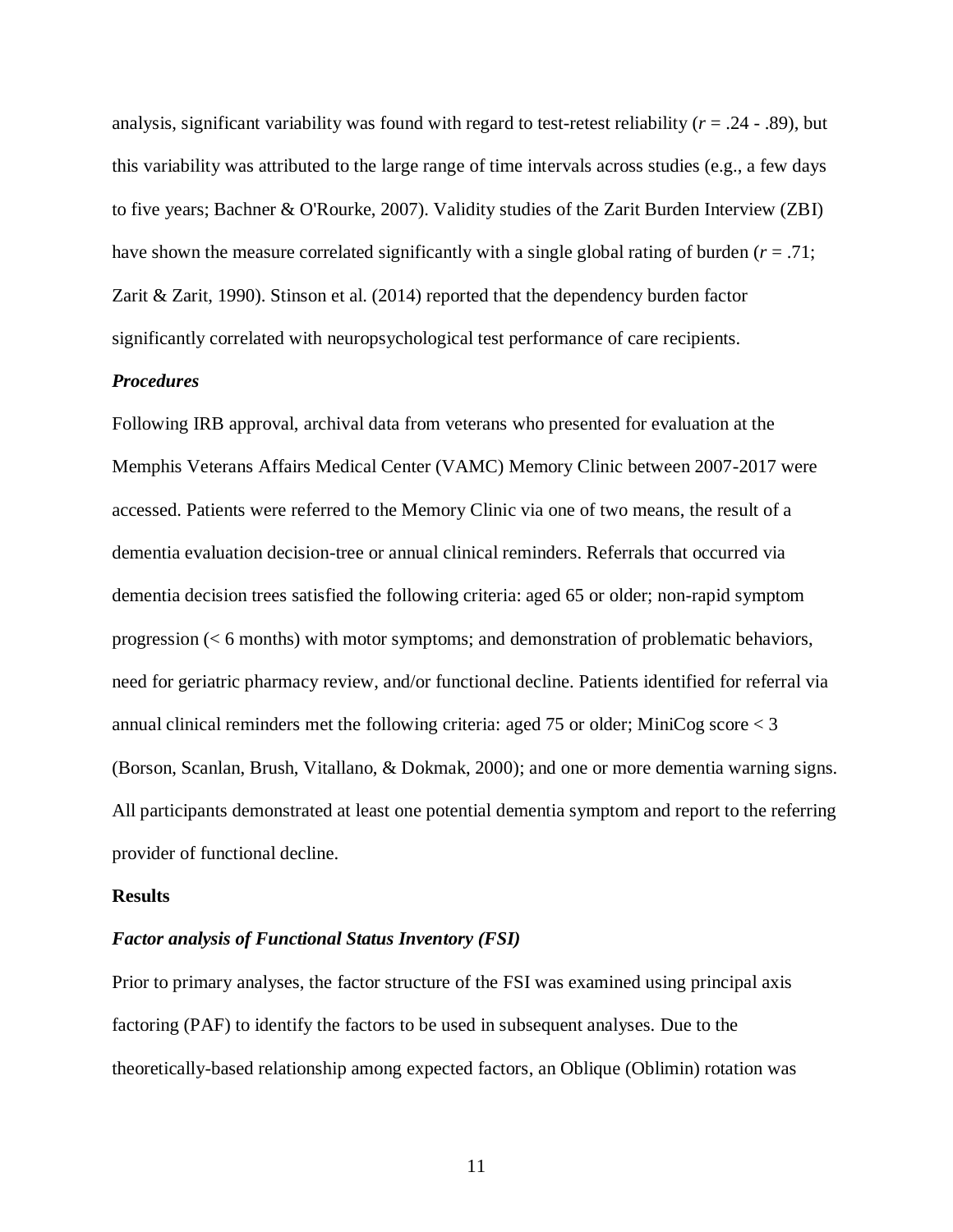utilized (Norström & Thorslund, 1991). The Kaiser-Meyer-Oklin value was .91 and Bartlett's Test of Sphericity was statistically significant  $(p < .001)$ , suggesting that the inter-correlation matrix was appropriate for factor analysis.

Both the scree test and parallel analysis (Horn, 1965) suggested two clear factors and a possible, but less clear, third factor. Two- and three-factor solutions were generated. The twofactor solution resulted in all items having strong loadings (absolute values of > .40) on either factor 1 or factor 2 and the factors represented the theoretically expected scales of Instrumental Activities of Daily Living (IADL, factor 1) and Activities of Daily Living (ADL, factor 2). The three-factor solution resulted in a two-item scale and poorer loadings (some item loadings of < .40) on the other two factors. The two-factor solution was retained and the factors accounted for 56.4% of the variance. The results of the exploratory factor analysis were supported by the results of previous studies identifying a two-factor model (e.g., Mack & Patterson, 2006; Norström & Thorslund, 1991) and the well-known theoretical conceptualization of functional status.

As shown in Table 1, factor 1, which was named IADL, contained nine items assessing complex activities of daily functioning. Factor 2, which was named ADL, contained seven items assessing basic activities of daily functioning. The ADL and IADL factors strongly correlated (*r<sup>s</sup>*  $= .64, p < .01$ ). Scale scores for IADL and ADL were created by summing item responses. Cronbach's alpha reliability coefficients were .92 and .89 for IADL and ADL scales, respectively.

#### *Analyses of normality and group differences*

Following identification of FSI factors, data were examined to assess for statistical outliers and skewness and kurtosis on the study variables. Skewness and kurtosis were within acceptable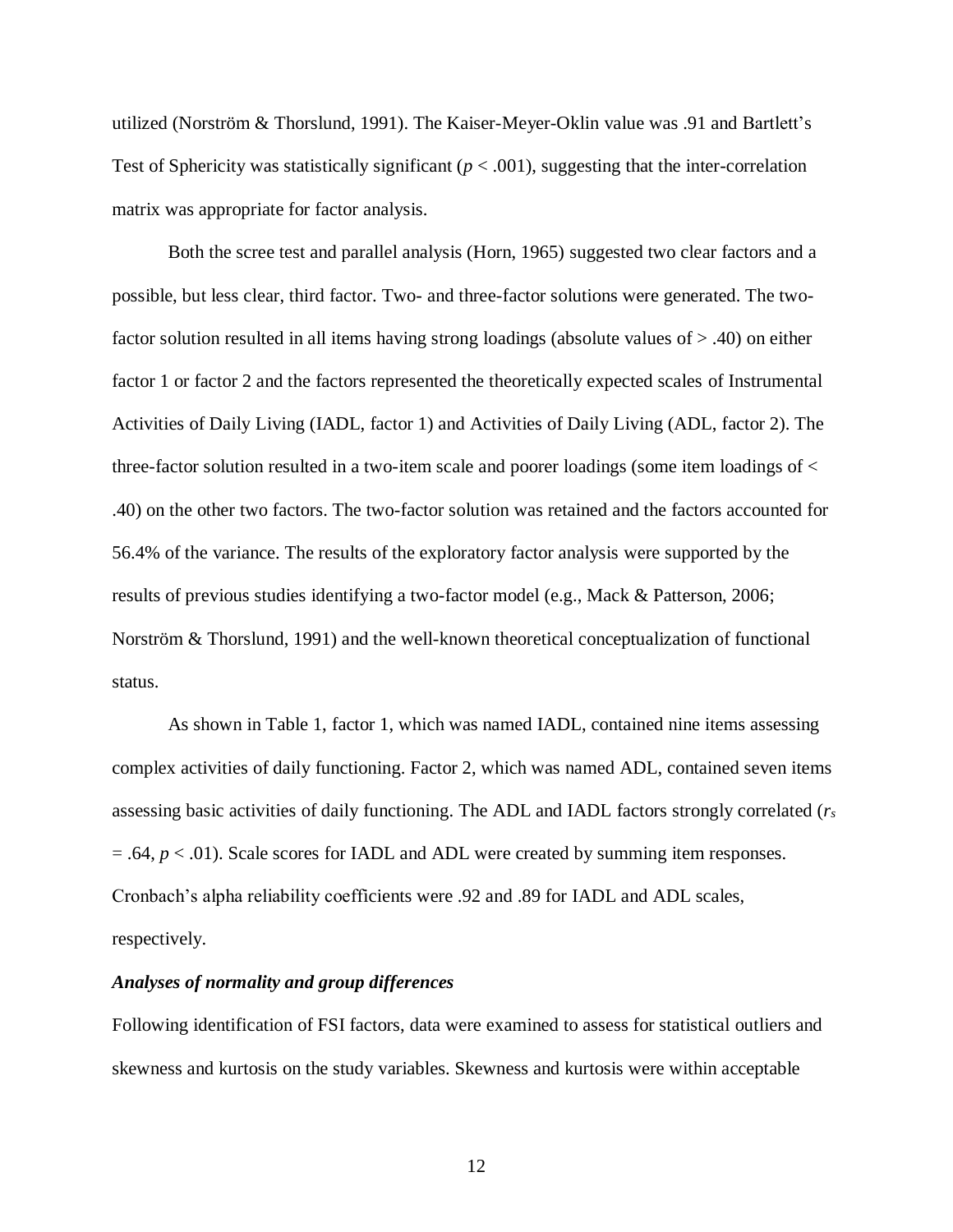limits (+/- 2) for all study variables. However, the scales for ADL, IADL, ZBI-R Psychosocial Burden, and ZBI-R Guilt showed some indication of non-normality on the Shapiro-Wilk test. The histogram plots of these scales confirmed that scores were not normally distributed, which was expected given the clinical nature of the sample.

Analyses using *t* tests examined if differences existed based on race (White versus racial minority participants) for scores on FAB, ZBI-R subscales, or ADL and IADL factors. Regarding FSI factors, ADL scores were found to significantly differ between White and minority participants. Regarding ZBI-R subscales, Psychosocial Burden, Dependency Burden, and to a lesser extent, Guilt scores, were found to significantly differ between White and minority participants. Specifically, lower levels for independence for ADL were endorsed by White participants and caregivers of White participants reported greater burden. IADL and FAB scores did not significantly differ by race. Results of the *t*-tests are shown in Table 2.

Correlational analyses examined associations between age, education, and study variables. Pearson's rank correlations were used for normally distributed variables, while Spearman's rho correlations were used for variables with a non-normal distribution. These analyses are displayed in Table 3. The strength of correlational analyses was interpreted using Cohen (1988) statistical guidelines. Age did not significantly correlate with ADL or IADL scores but demonstrated a significant negative correlation with FAB scores. Furthermore, age was significantly, negatively correlated with all ZBI-R subscale scores. Education did not significantly correlate with scores for ADL or IADL but showed a significant, positive correlation with FAB scores. Education showed significant positive correlations with ZBI-R Psychosocial Burden factor scores but did not correlate with Dependency Burden or Guilt subscale scores. These data are displayed in Table 3.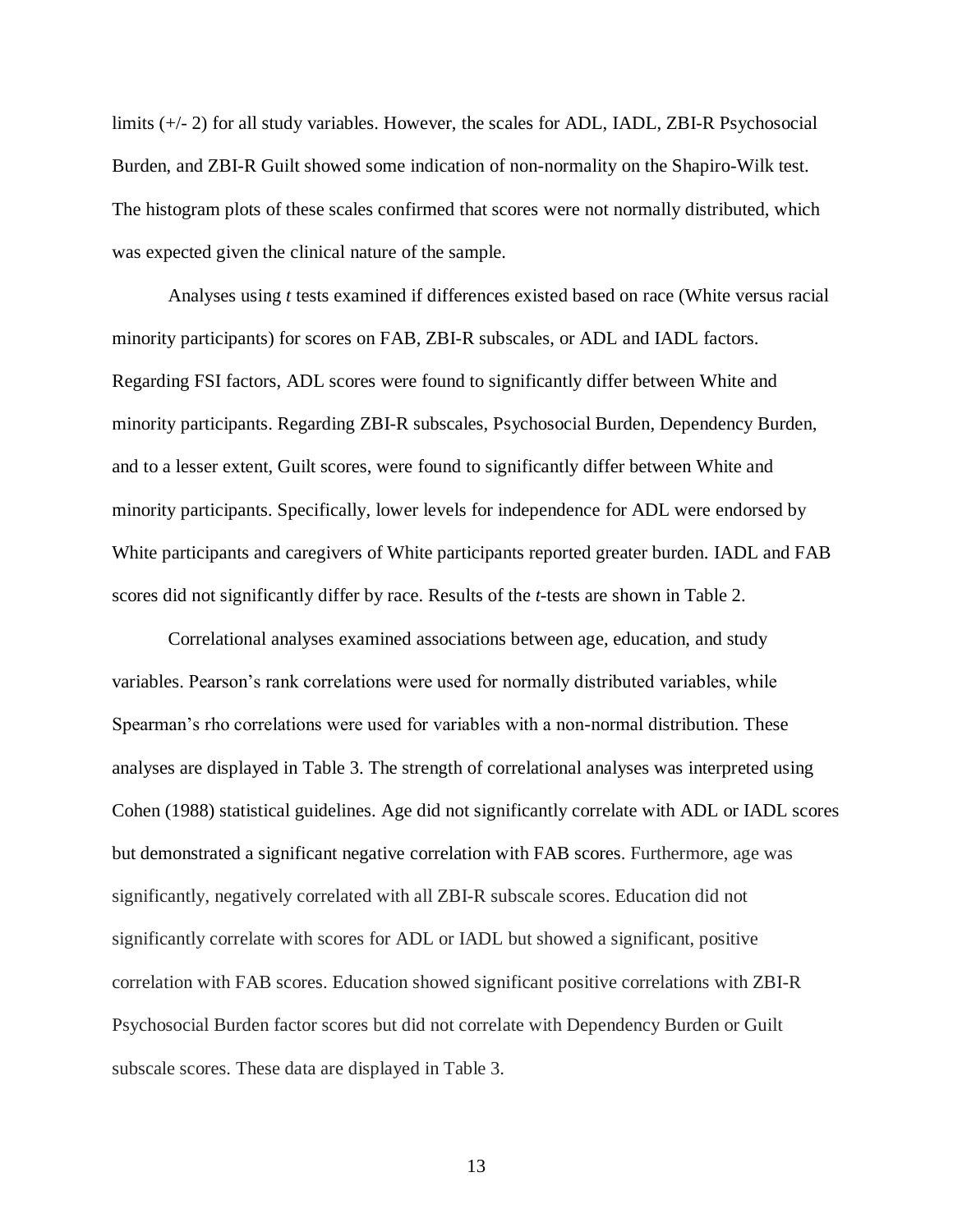#### *Assessing ecological validity of the Frontal Assessment Battery (FAB)*

Correlational analyses indicated significant relationships between FAB and ADL scores ( $r_s = .26$ ,  $p < .01$ ) and FAB and IADL scores ( $r<sub>s</sub> = .54$ ,  $p < .001$ ). Analyses indicated non-significant relationships between FAB scores and Psychosocial Burden ( $r_s = .03$ ,  $p > .05$ ), Dependency Burden ( $r = -.17$ ,  $p = .05$ ), and Guilt ( $r_s = .05$ ,  $p > .05$ ).

Due to the relationships between demographic and study variables, partial-rank correlations were calculated to control for the combined effects of race, age, and education (based on Stinson et al., 2014). Partial rank correlational analyses indicated a significant relationship between FAB and ADL scores (*rFABADL.race*.*age.education* = .31, *p* < .001*)* and between FAB and IADL scores (*rFABIADL.race*.*age.education* = .55, *p* < .001). The similarities between the Spearman's rho correlations and these partial correlations controlling for demographic variables suggests demographic variables had little effect on relationships between FAB and I/ADL scores. Additionally, with regard to ZBI-R subscale scores, partial rank correlational analyses indicated FAB significantly correlated with Dependency Burden (*rFABDependencyBurden.race*.*age.education*   $=$  -.23,  $p = .01$ ), but not with Psychosocial Burden ( $r_{FABPsychosocialBurden, race. age. education = -.12, p > 0$ ) .05) or Guilt ( $r_{FABGuilt, race. age. education = -.01, p > .05$ ) subscale scores. Additionally, to determine if differences existed when controlling for demographic variables and when utilizing existing normative data from an Irish sample (Coen et al., 2016), z-scores using means and standard deviations derived from the normative data sample were calculated. Correlational analyses were then used to examine the relationship between FAB z-scores, ADL, IADL, and ZBI-R subscale scores. These data are also displayed in Table 3.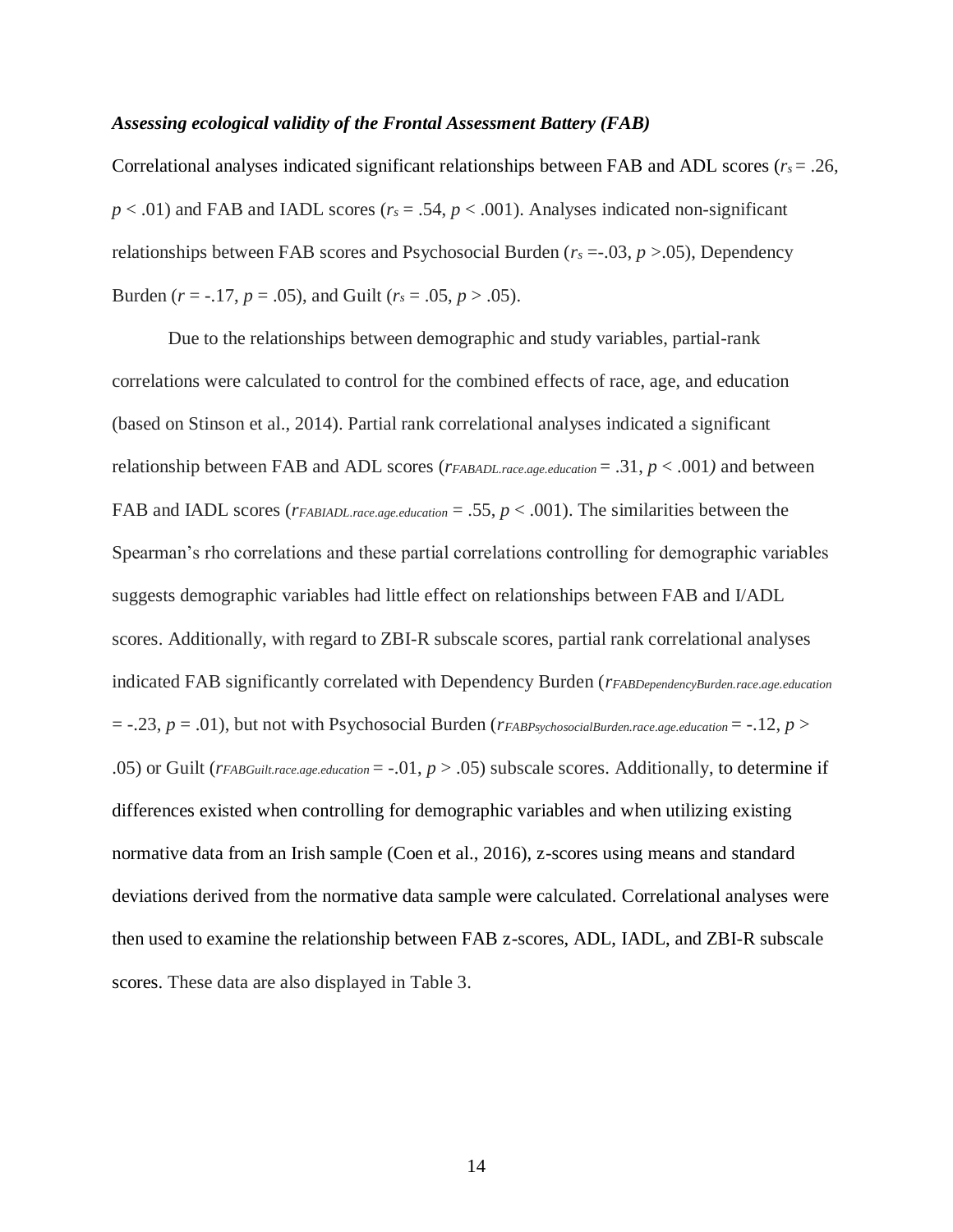#### **Discussion**

The number of older individuals within the United States population is increasing at historical rates and older adults remain susceptible to significant disability due to dementia (Centers for disease Control and Prevention, 2015; Mather, Jacobsen, & Pollard, 2015; WHO, 2017). Current trends suggest the number of cases of dementia will continue to rise, and veterans may be more likely to possess certain characteristics (i.e., higher age, depression, PTSD, TBI) documented to be associated with cognitive impairment (McInnes et al., 2017; Rock, et al., 2014; Scott et al., 2015; United States Census Bureau, 2011; Veitch et al., 2013; WHO, 2017). Executive dysfunction is a common feature of dementia and is thought to be related to impairment and disability in daily functioning, particularly IADL (Royall et al. 2007). Although various measures of executive function exist, there is a relative dearth of literature evaluating the ecological validity of such neuropsychological screening measures (Koerts et al., 2012). In particular, the ecological validity of the FAB is under-studied within United States veteran samples, despite the aforementioned factors associated with cognitive impairment within this population. To assess the ecological validity of the Frontal Assessment Battery, the current study examined primary relationships between the Functional Status Interview with FAB total scores.

Findings partially supported hypothesis 1, indicating a significant, but weaker than expected, small correlation between FAB and ADL and a strong, significant relationship between FAB and IADL. These associations between lower scores on FAB and functional impairment, particularly IADL, are consistent with previous research suggesting neuropsychological tests are better indicators of IADL than ADL impairments (Richardson, Nadler, & Malloy, 1995). And the conceptual understanding of IADL as more sensitive to cognitive impairment than ADL (Monaci & Morris, 2012), highlighting a strength of the measure. Specifically, the FAB may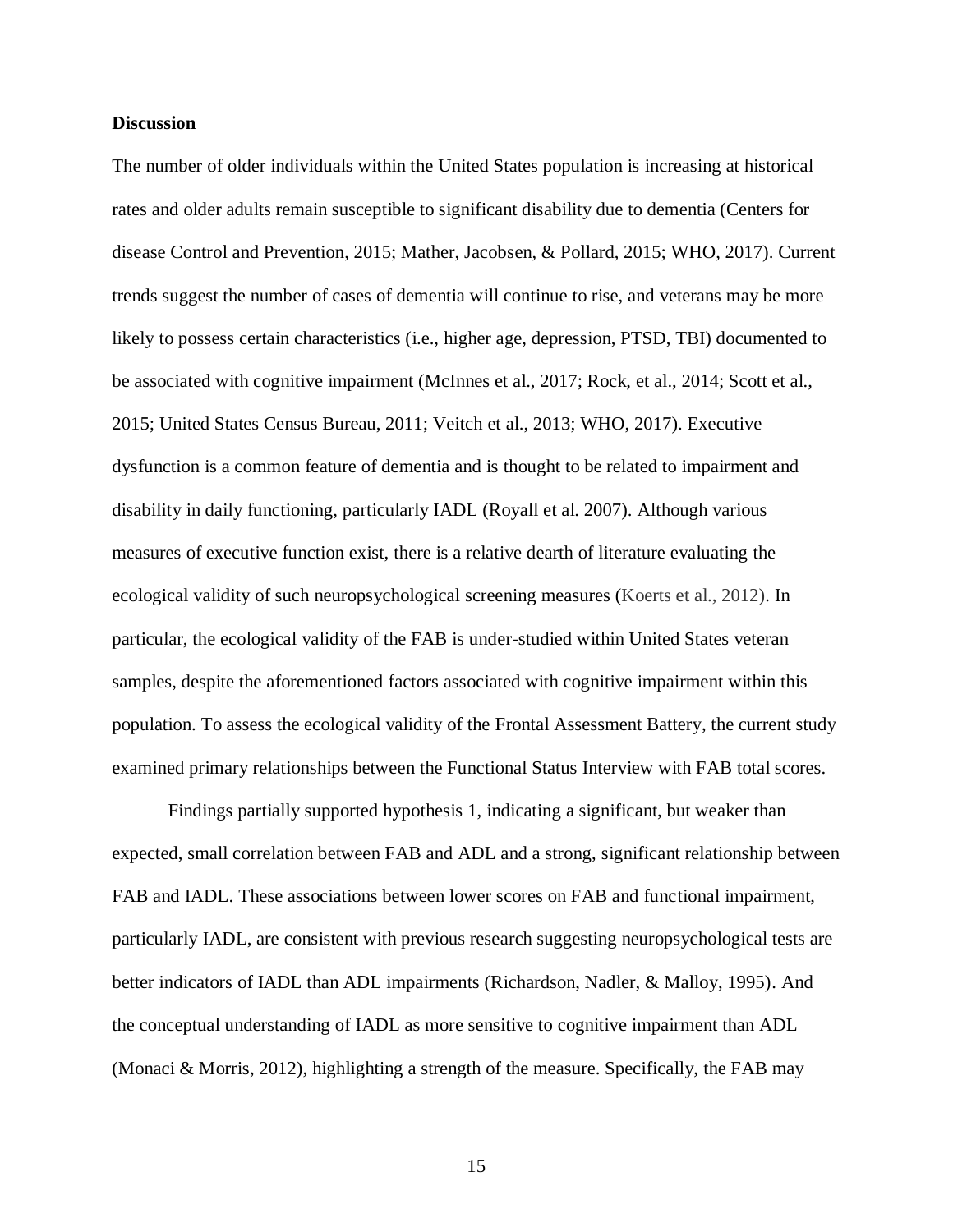detect more subtle functional decline, leading to the potential for earlier diagnosis, planning, and intervention prior to the onset of functional dependence. Additionally, these findings are consistent with existing studies examining the links between executive function and functional abilities (Pereira, Yassuda, Oliveira, & Forlenza, 2008; Royall, Palmer, Chiodo, & Polk, 2004). Overall, the findings suggest the FAB possesses ecological validity and can serve as a useful tool in identifying individuals in need of more comprehensive neurological assessment (Jekel et al., 2015). FAB may be particularly useful as a screening measure in settings less amenable to comprehensive testing, such as primary care and inpatient units.

These findings are particularly meaningful as early identification of dementia may allow for a variety of positive outcomes, including lower medical costs; patient participation in medical, financial, legal, and healthcare decisions; and earlier psychosocial and pharmacological management of emotional and cognitive symptoms (de Vugt & Verhey, 2013; Leifer, 2003; Woods et al., 2003). Furthermore, exploration of patient needs, support, and recommendations for care provided at the time of diagnosis is associated with higher quality of life among patients (de Vugt & Verhey, 2013; Leifer, 2003). The FAB may be especially helpful in situations where information regarding functional status is unavailable due to absent or unreliable informant report.

Additionally, correlational analyses between FAB and domains of caregiver burden did not support hypothesis 2 finding small non-significant relationships between FAB and aspects of dependency burden. These findings are in contrast to previous smaller sample studies documenting a relationship between FAB and caregiver burden, particularly dependency burden (Hashimoto et al., 2017; Matsuoka et al., 2017). These findings possibly highlight cultural or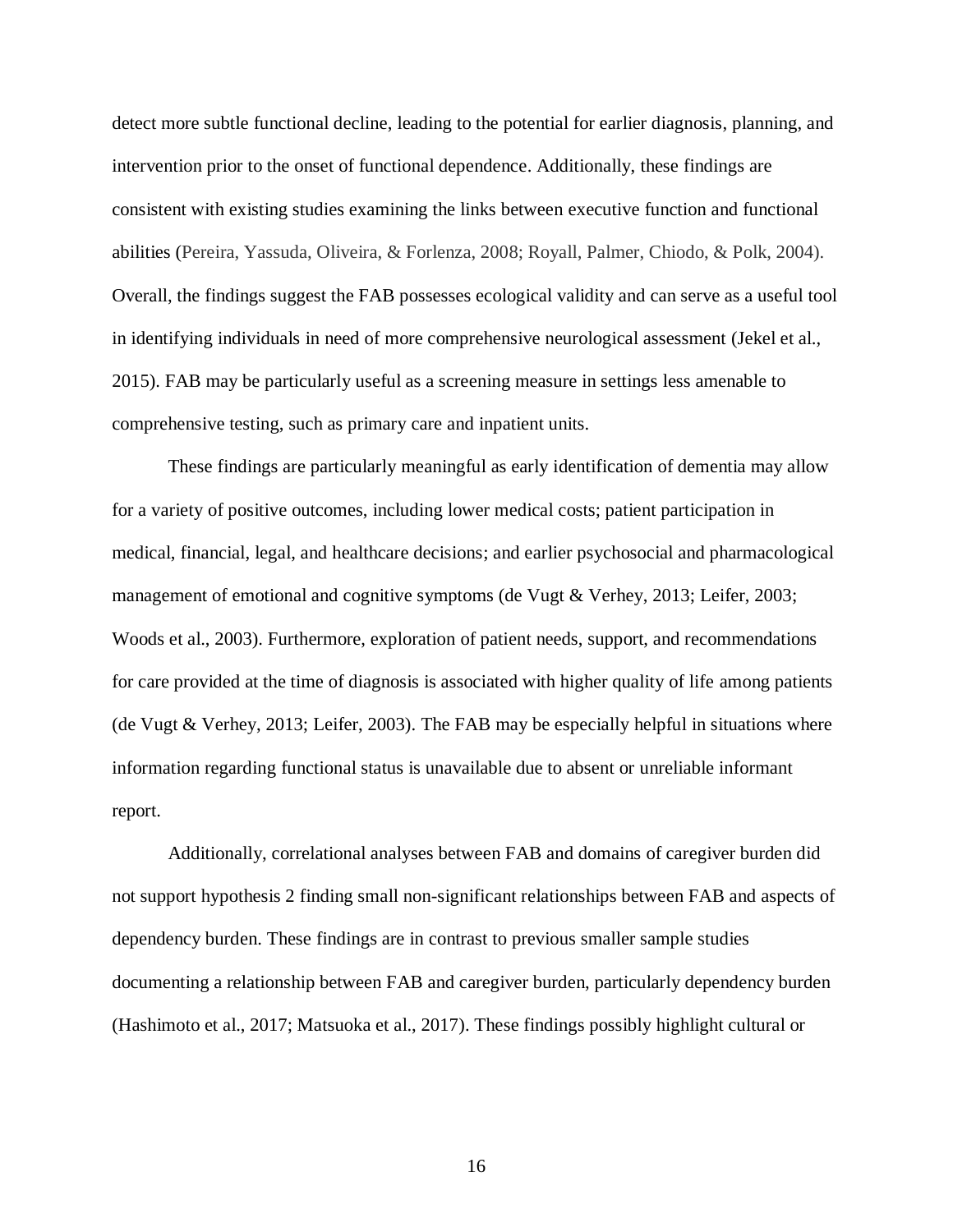sociodemographic differences in experience and/or report of burden associated with cognitive decline. As a result, demographic analyses and cultural considerations are discussed below.

#### *Demographic associations*

In addition to primary analyses, differences based on race and associations with age and education were also explored. Regarding race, no differences in executive function existed across groups; however, White participants experienced a greater degree of clinician-rated impairment for ADL than racial minority participants. Additionally, White caregivers endorsed greater levels of psychosocial burden, dependency burden, and, to a lesser extent, guilt-related burden than racial minority caregivers. These data suggest White and racial minority participants were similarly impaired on screening measures of cognition, but caregivers of White participants experienced greater levels of burden than their minority (predominantly African American) counterparts. These findings are consistent with previous studies suggesting African American caregivers of dementia patients experience greater life satisfaction, are less depressed, and report lower levels of burden than White caregivers (Clay, Roth, Wadley, & Haley, 2008; Kosberg, Kaufman, Burgio, Leeper, & Sun, 2007). This pattern highlights the importance of considering cultural values related to caregiving when assessing levels of reported functional decline and identifying interventions for dementia patients, as minority patients and caregivers may be less likely to report decline. Alternatively, these findings may indicate that caregiver burden as measured by the ZBI-R may be more reflective of caregiver distress related to difficulties with physical or motor functioning than cognitive impairment, as ADL, more than IADL, scores have been found to relate to physical functioning (Cahna et al., 1998).

Analyses examining associations between age and study measures suggested a small correlation between age and FAB scores, consistent with previous findings in a Brazilian sample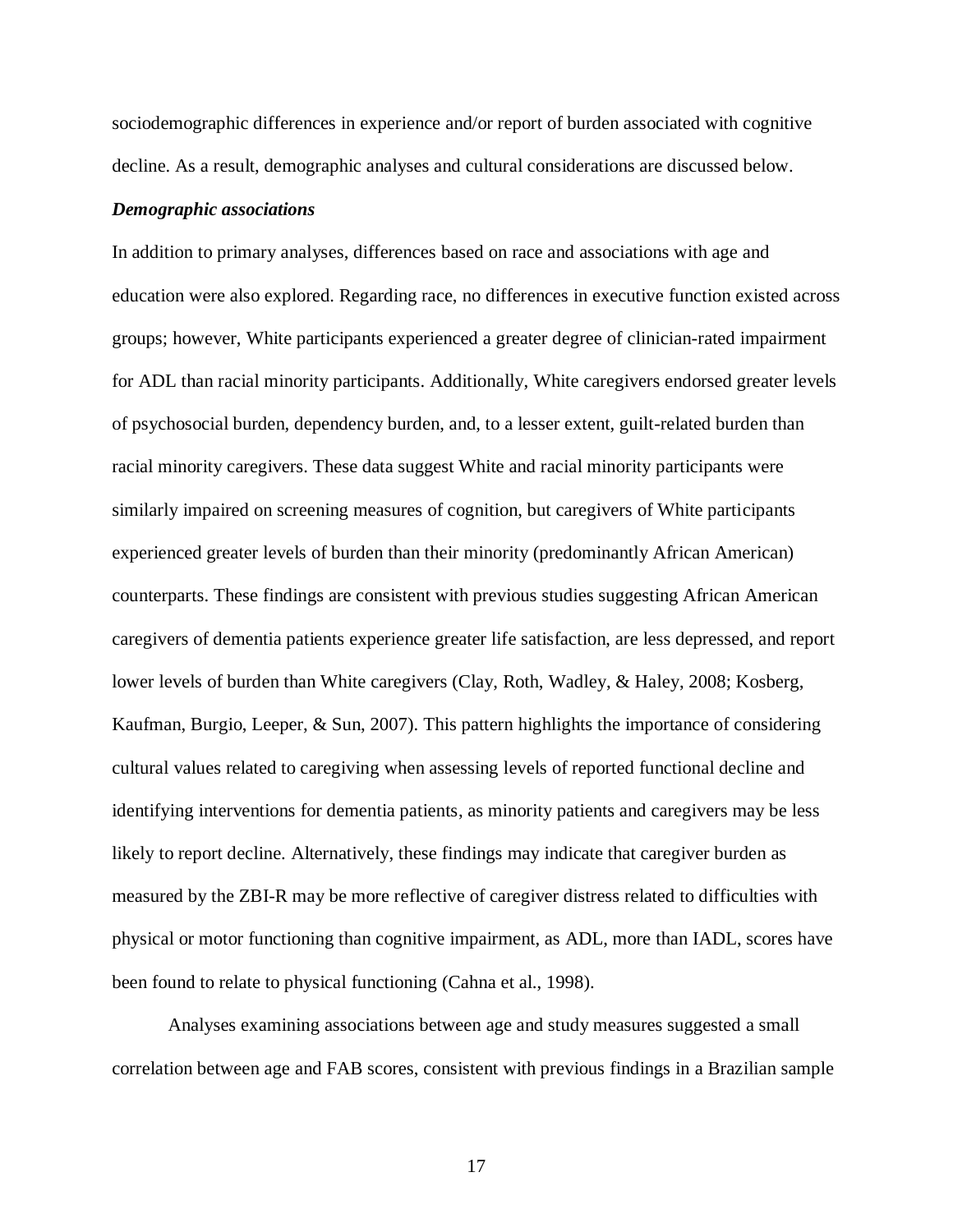in which FAB was found to be associated with age and education (Beato, Nitrini, Formigoni,  $\&$ Caramelli, 2007). Specifically, FAB scores in our study trended downward as age increased, a finding supported by previous research indicating a decline in executive function occurs with normal aging (Fjell, Sneve, Grydeland, Storsve, & Walhovd, 2017). Additionally, small correlations were also observed between FAB and ZBI-R subscales, suggesting expression of psychosocial, dependency, and guilt-related burden was impacted by age, such that caregivers perceived more burden when veterans were younger in age, while they experienced lesser burden when veterans were older. These findings may reflect the caregiver's initial difficulty with adapting to the caregiving role as cognitive decline first emerges, particularly if a diagnosis has not been provided, as well as improved adjustment to role requirements over time (Aneshensel et al., 1995; de Vugt & Verhey, 2013).

Alternatively, the aforementioned findings may reflect a change in the caregiving role, such that spouses may be the primary caregiver at younger ages, while children or children-inlaw may step into this role when the spouse is no longer available or able to provide care (Brody, 1981; Pinquart & Sörensen, 2011). Pinquart and Sörensen (2011) hypothesized spouses may experience greater vulnerability to caregiver-related burden due in part to the strength of the attachment between spouse and care recipient. Additionally, spouses provide greater frequency of care and experience a greater degree of depressive symptoms as well as financial, physical, and relational strain than younger caregivers (Pinquart & Sörensen, 2011). The current study did not assess the relationship of the caretaker to the patient; however, findings from a recent study using data derived from a similar sample of patients in the Memphis VA Memory Clinic (Stephens et al., 2018) suggested spousal caregivers experienced significantly greater burden related to the caregiving role than adult children caregivers.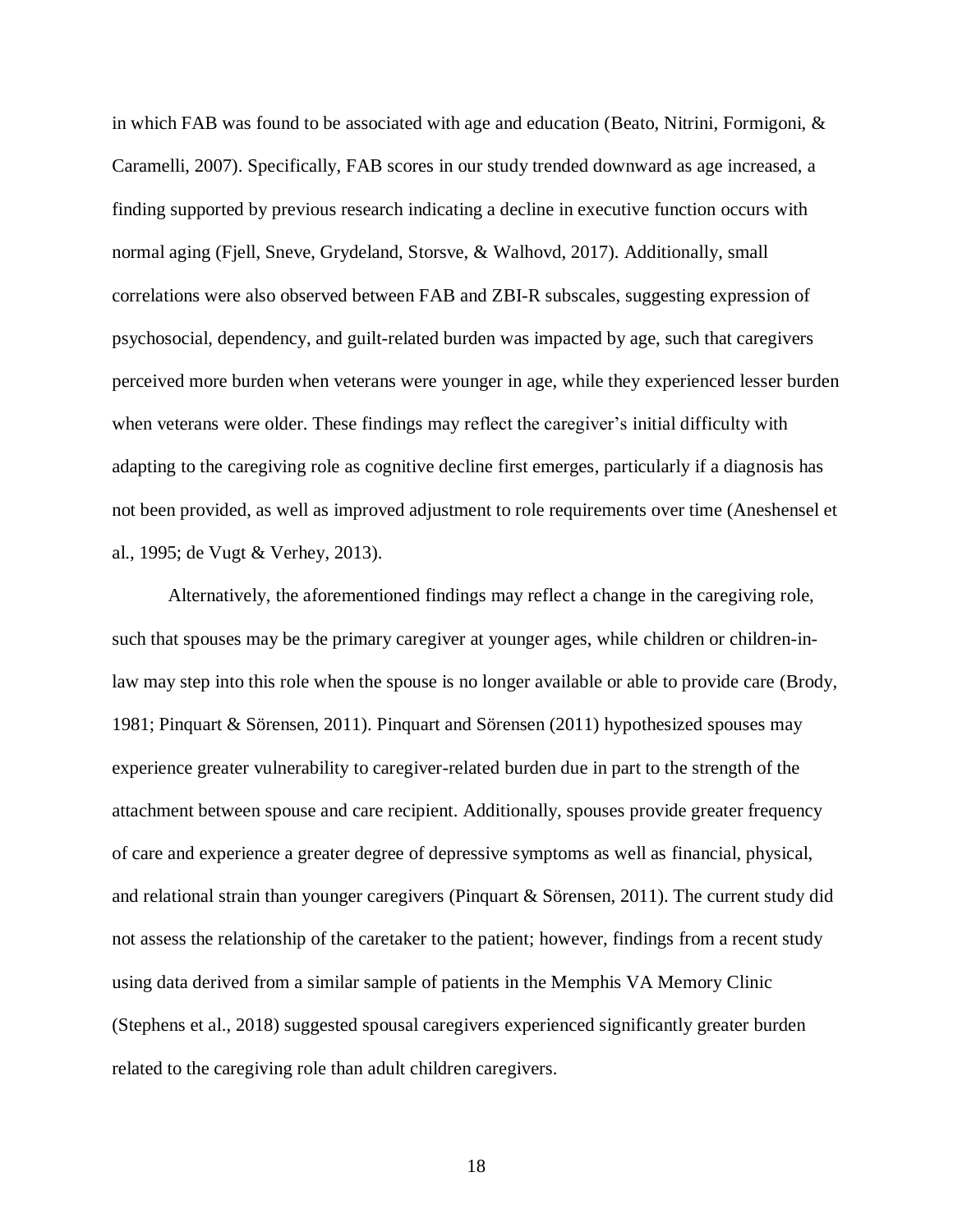Finally, preliminary analyses examining the association between education and study measures suggested a small, positive correlation between education and FAB scores, reflecting that veterans with a higher level of education maintained higher degrees of executive function. Notably, previous studies also found a relationship between education and FAB scores (Beato et al., 2007; Beato et al., 2012). In the current study, veteran level of education also showed a small, positive correlation with caregiver reported psychosocial burden, suggesting higher levels of emotional distress in caregivers of patients with higher levels of education. This finding may capture the particularly stressful adjustment to decline when care recipients previously functioned at higher levels of cognition.

#### *Controlling for demographic variables*

As there were significant correlations between some of the demographic variables and study variables, hypotheses 1 and 2 were also explored when controlling for demographic variables as performed in a recent study by Stinson and colleagues (2014). Regarding hypothesis 1, the strength of the relationship between FAB and IADL scores remained strong, while the correlation between FAB and ADL scores increased from small to moderate, .26 to .31. These findings provide further support for the use of the FAB in identifying individuals with executive and functional impairment, particularly when caregiver report is unavailable.

Though hypothesis 2 regarding the association between FAB and caregiver burden subscales was initially unsupported, a small, albeit weak, significant negative relationship emerged between FAB and dependency burden when controlling for combined demographic variables. The relationship between FAB and dependency burden observed in the current study was similar to the relationship observed between dependency burden and commonly used executive measures (Stinson et al., 2014) and FAB in Japanese samples (Hashimoto et al., 2017;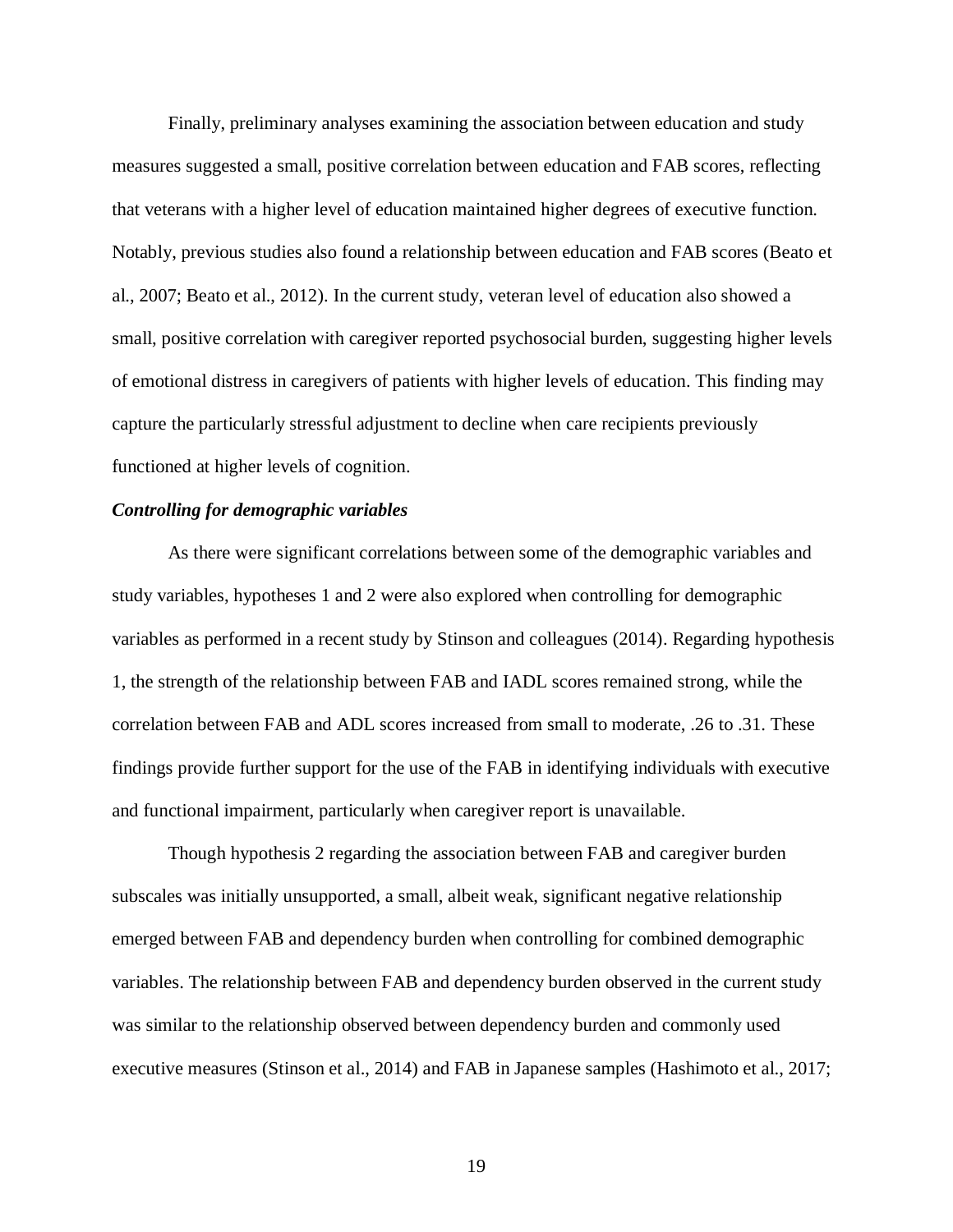Matsuoka et al., 2017). Data suggest that when cultural and demographic factors are taken into account, FAB may provide important information about the tangible and psychological costs of caregiving for an individual with reduced executive function, and thereby, aid in identification of patients with significant functional impairment. Additionally, findings suggest that impairment on the FAB may aid in identifying caregivers in need of caregiver support, psychoeducation, and intervention. Knowledge of diagnosis, prognosis, and available resources may be particularly helpful to caregivers since taking advantage of service options early in the disease process may lessen burden and postpone nursing home placement (Gaugler, Kane, Kane, & Newcomer, 2005).

Additionally, FAB z-scores calculated using Coen et al.'s (2016) normative data stratified by age and education yielded similar relationships with ADL, IADL, and ZBI-R subscales. These findings suggest the importance of utilizing normative reference groups for the FAB on the basis of age and education. In the absence of veteran-specific normative data, our findings support the clinical use of Coen et al.'s (2016) normative data with older adult veterans. Findings suggest FAB may provide little information about caregiver burden when sociodemographic factors, such as age, race, and education, and care provider status, are not taken into account.

Taken together, these findings provide initial support for the ecological validity of the FAB in veteran samples as it relates to real-world impairments, particularly for complex tasks, often observable only outside of the testing environment. The FAB appears to possess clinical utility as a screening measure for cognitive impairment that may require additional assessment to rule out dementia and/or when caregiver report is unavailable.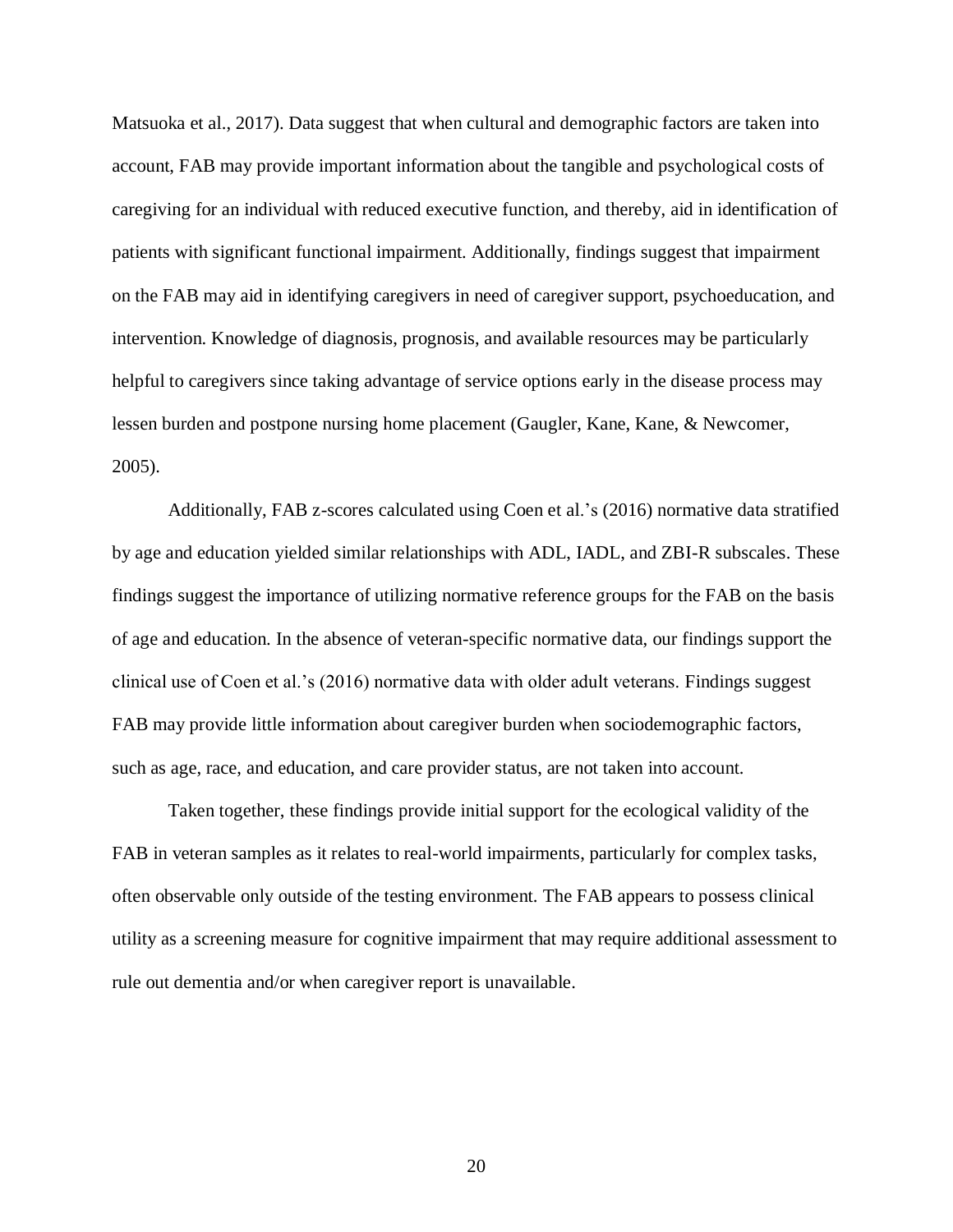#### *Limitations and future studies*

The current study had several limitations. First, the functional status measure utilized in the current study lacked validity information prior to this study as it was adapted based on previous measures of ADL/IADL function. This measure possessed several overlapping items with other well-established measures of functional status and preliminary factor analysis supported the expected theoretical structure. The disproportionate number of men in the sample limits the generalizability to female veterans, an important area of future research. Furthermore, because the sample was composed of patients identified as having cognitive and functional decline, findings may not generalize to individuals with more mild reductions in executive function. Furthermore, analyses were limited in that they compared the experience of White and primarily African American participants but were unable to provide meaningful information regarding the relationship of study variables to other racial and ethnic groups. Furthermore, because nonexecutive domains of cognition were not examined in this study, the potential that differences in caregiver burden, observed across racial groups, may represent impairment in non-executive cognitive domains cannot be ruled out. Additionally, information regarding the relationship of the caregiver to the patient was unavailable in our study, though data in a subsequent study found significant differences in burden across spouse and adult child caregivers.

Future researchers should seek to explore the relationship between FAB and objective measures of I/ADL in United States veterans, as well as extend this work to primary care, geriatric inpatient, and long-term care settings. Additionally, future researchers should seek to reproduce findings in samples with a greater prevalence of female participants, as well as with various ethnic and racial minority groups. Future researchers may wish to examine the discriminate validity of the FAB in predicting functionally independent and functionally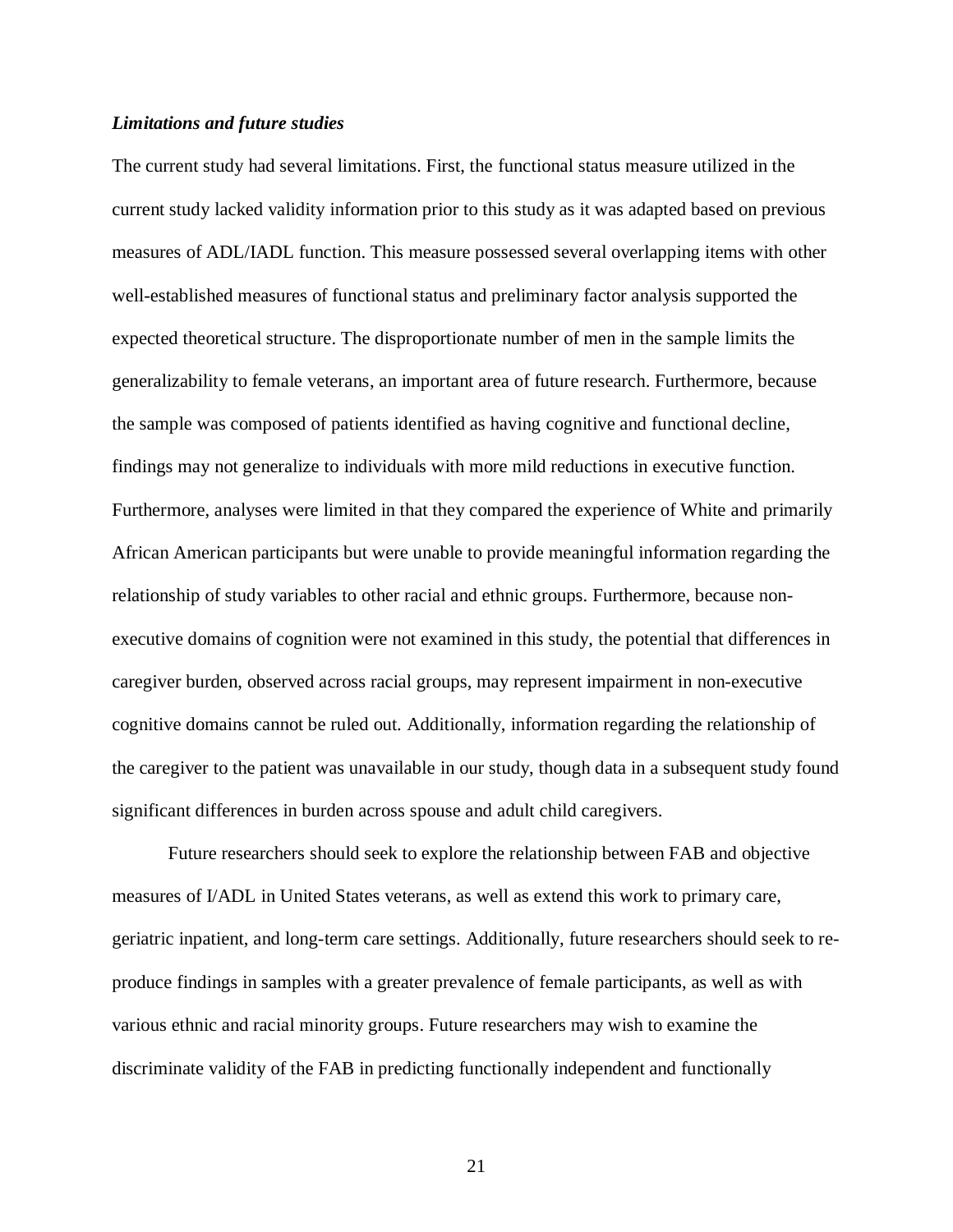dependent groups. Finally, research should seek to create normative data for clinical use within

United States veterans.

Acknowledgements: This study was made possible by research conducted by the Department of Veterans Affairs, Veterans Health Administration. The authors report no financial relationships with commercial interests.

Disclosure of Interest: No potential conflict of interest was reported by the authors. The opinions and assertions in this paper are those of the authors and do not necessarily represent the official views or policy of the U.S. Department of the Army or Department of Defense.

Word Count: 10, 567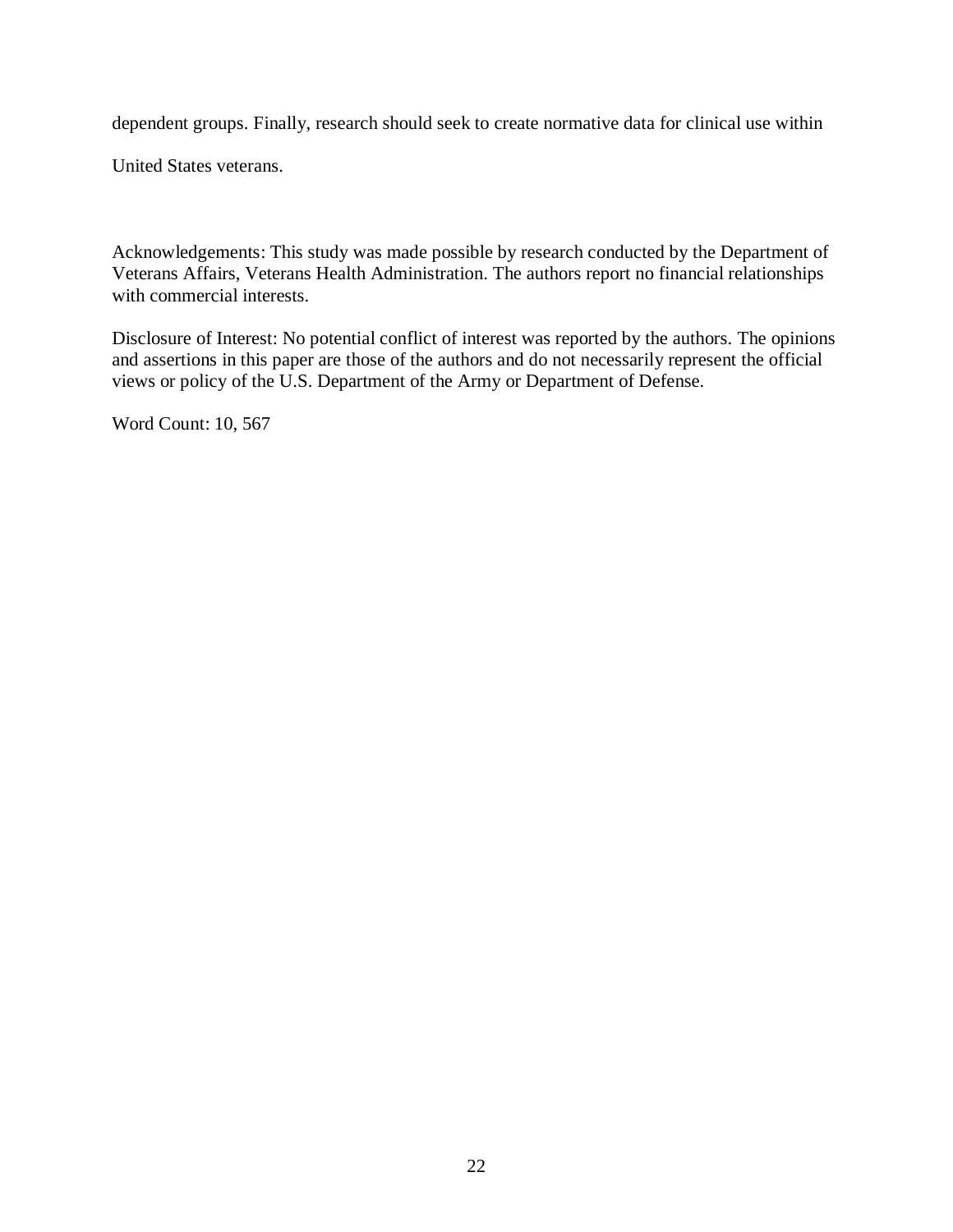#### References

- Alosco, M. L. (2013). *Executive function and instrumental ADL performance in older adults with heart failure* (unpublished master's thesis). Kent State University, Kent, OH.
- Alosco, M. L., Spitznagel, M. B., Raz, N., Cohen, R., Sweet, L. H., Colbert, L. H., … Gunstad, J. (2014). Executive dysfunction is independently associated with reduced functional independence in heart failure. *Journal of Clinical Nursing*, *23*(5-6), 829–836.
- American Psychological Association (APA; 2017). *Ethical principles of psychologists and code of conduct*. Retrieved from http://www.apa.org/ethics/code/
- Aneshensel, C. S., Pearlin, L. I., Mullan, J. T., Zarit, S. H., & Whitlatch, C. J. (1995). *Profiles in caregiving: The unexpected career.* San Diego, CA, US: Academic Press.
- Arai, H., Terajima, M., Miura, M., Higuchi, S., Muramatsu, T., Machida, N., … Lee, V.M. (1995). Tau in cerebrospinal fluid: a potential diagnostic marker in Alzheimer's Disease. *Annual Neurology 38,* 649-52.
- Assis, L. de O., de Paula, J. J., Assis, M. G., de Moraes, E. N., & Malloy-Diniz, L. F. (2014). Psychometric properties of the Brazilian version of Pfeffer's Functional Activities Questionnaire. *Frontiers in Aging Neuroscience*, *6*, 255.
- Bachner, Y. G., & O'Rourke, N. (2007). Reliability generalization of responses by care providers to the Zarit Burden Interview. *Aging & Mental Health*, *11*, 678-685.
- Beato, R. G., Nitrini, R., Formigoni, A. P., & Caramelli, P. (2007). Brazilian version of the Frontal Assessment Battery (FAB): Preliminary data on administration to healthy elderly. *Dementia & Neuropsychologia*, *1*, 59-65.
- Beato, R., Amaral-Carvalho, V., Guimarães, H. C., Tumas, V., Souza, C. P., Oliveira, G.N., & Caramelli P. (2012). Frontal assessment battery in a Brazilian sample of healthy controls: Normative data. *Arquivos de Neuropsiquiatria, 70*(4), 278-280.
- Blennow K., Wallin A., Agren H., Spenger C., Siegfried J., & Vanmechelen E. (1995). Tau protein in cerebrospinal fluid: A biochemical marker for axonal degeneration in Alzheimer disease? *Molecular and Chemical Neuropathology, 26*, 231-45.
- Borson, S., Scanlan, J., Brush, M., Vitallano, P., & Dokmak, A. (2000). The Mini-Cog: A cognitive 'vital signs' measure for dementia screening in multi-lingual elderly. *International Journal of Geriatric Psychiatry, 15*, 1021-1027.
- Boustani, M., Peterson, B., Harris, R., Lux, L., Krasnov, C., Sutton, S.F. … Lohr, K.N. (2003). *Screening for dementia: Systematic evidence review*. Retrieved from http://www.ahrq.gov/downloads/pub/prevent/pdfser/dementser.pdf

Bradford, A, Kunik, M.E., Schultz, P., Williams, S. & Singh, H. (2009). Missed and delayed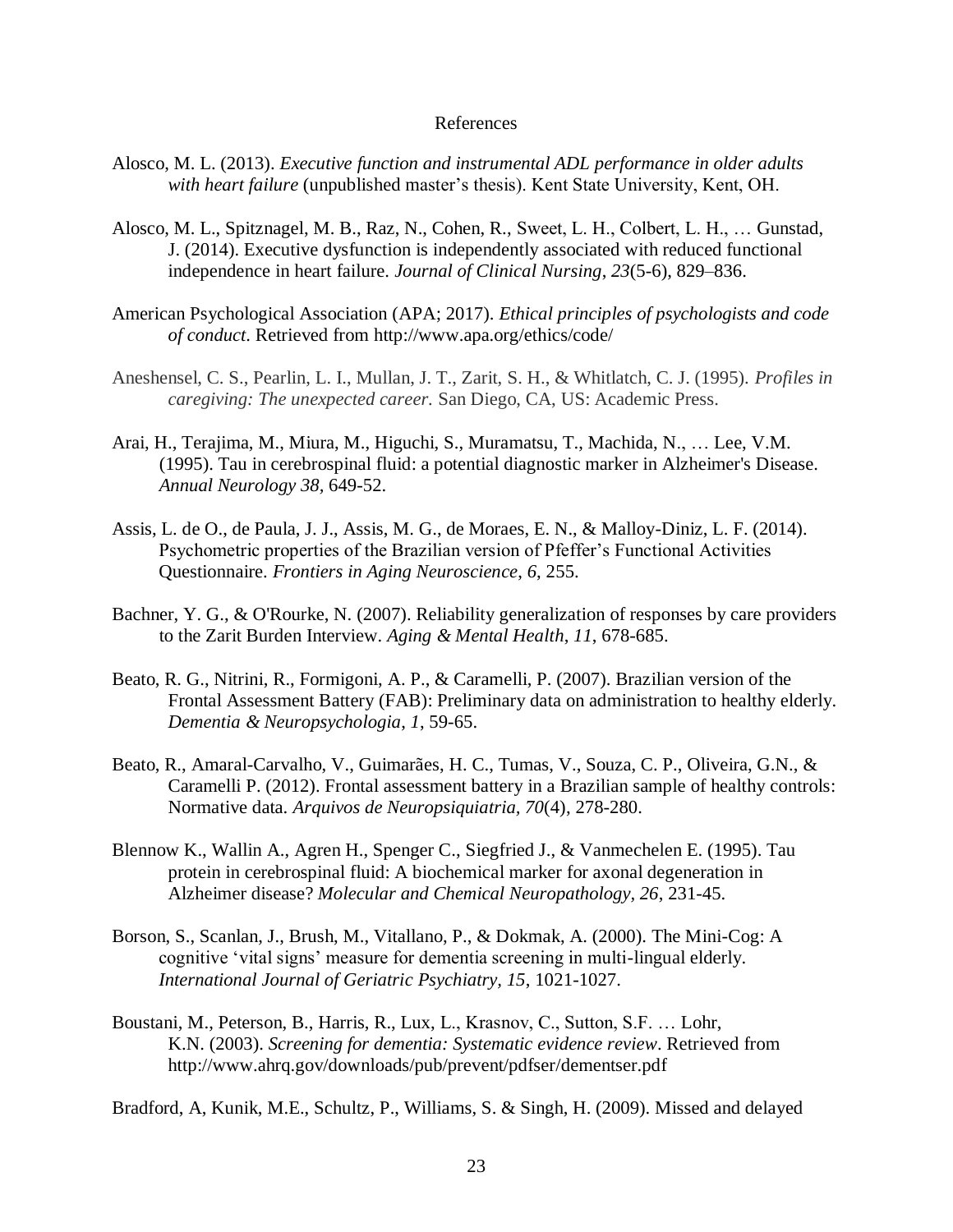diagnosis of dementia in primary care: Prevalence and contributing factors. *Alzheimer Disease and Associated Disorders, 23*, 306-314.

- Brody, E.M. (1981). Women in the middle and family help to older people. *The Gerontologist, 21*, 471–480.
- Brooks, B. L. (2005). The relationship between executive functioning and independent living skills in mild cognitive impairment and mild dementia. *Dissertation Abstracts International*, *66*, 4473.
- Brown, R.T.., Komaiko, K.D., Ying, S., Fung, K.Z., Boscardin, W.J., Au-Yeung, A., … Steinman (2017). Bringing functional status into a big data world: Validation of national Veterans Affairs functional status data. *PLoS ONE 12*(6), 1-14.
- Buerger K., Teipel S.J., Zinkowski R., Blennow K., Arai H., Engel R., … Hampel, H. (2002). CSF tau protein phosphorylated at threonine 231 correlates with cognitive decline in MCI subjects. *Neurology, 59*, 627-629.
- Barulli, M. R., Fontana, A., Panza, F., Copetti, M., Bruno, S., Tursi, M., … Logroscino, G. (2015). Frontal assessment battery for detecting executive dysfunction in amyotrophic lateral sclerosis without dementia: A retrospective observational study. *BMJ Open*, *5*(9), e007069. http://doi.org/10.1136/ bmjopen-2014-007069.
- Cahna, D.A., Sullivana, E.V., Shearb, P.K., Pfefferbaumc, G.H., & Silverbergd, G. (1998). Differential contributions of cognitive and motor component processes to physical and instrumental activities of daily living in Parkinson's disease. *Archives of Clinical Neuropsychology, 13* (7), 575-583.
- Centers for Disease Control and Prevention (2015). *General information about the older adult population*. Retrieved from http://www.cdc.gov/aging/emergency/general.htm.
- Chaytor, N., & Schmitter-Edgecombe, M. (2003). The ecological validity of neuropsychological tests: A review of the literature on everyday cognitive skills. *Neuropsychology Review, 13*, 181–197.
- Clark, D.O., Stump, T.E., & Wolinsky, F.D. (1998). Predictors of onset of and recovery from mobility difficulty among adults aged 51-61 years. *American Journal of Epidemiology, 148*, 63-71.
- Clay, O. J., Roth, D. L., Wadley, V. G., & Haley, W. E. (2008). Changes in social support and their impact on psychosocial outcome over a 5‐year period for African American and White dementia caregivers. *International Journal of Geriatric Psychiatry*, *23*, 857-862.
- Coen, R.F., McCarroll, K., Casey, M., McNulty, H., Laird, E., Molloy, A.M., & Cunningham,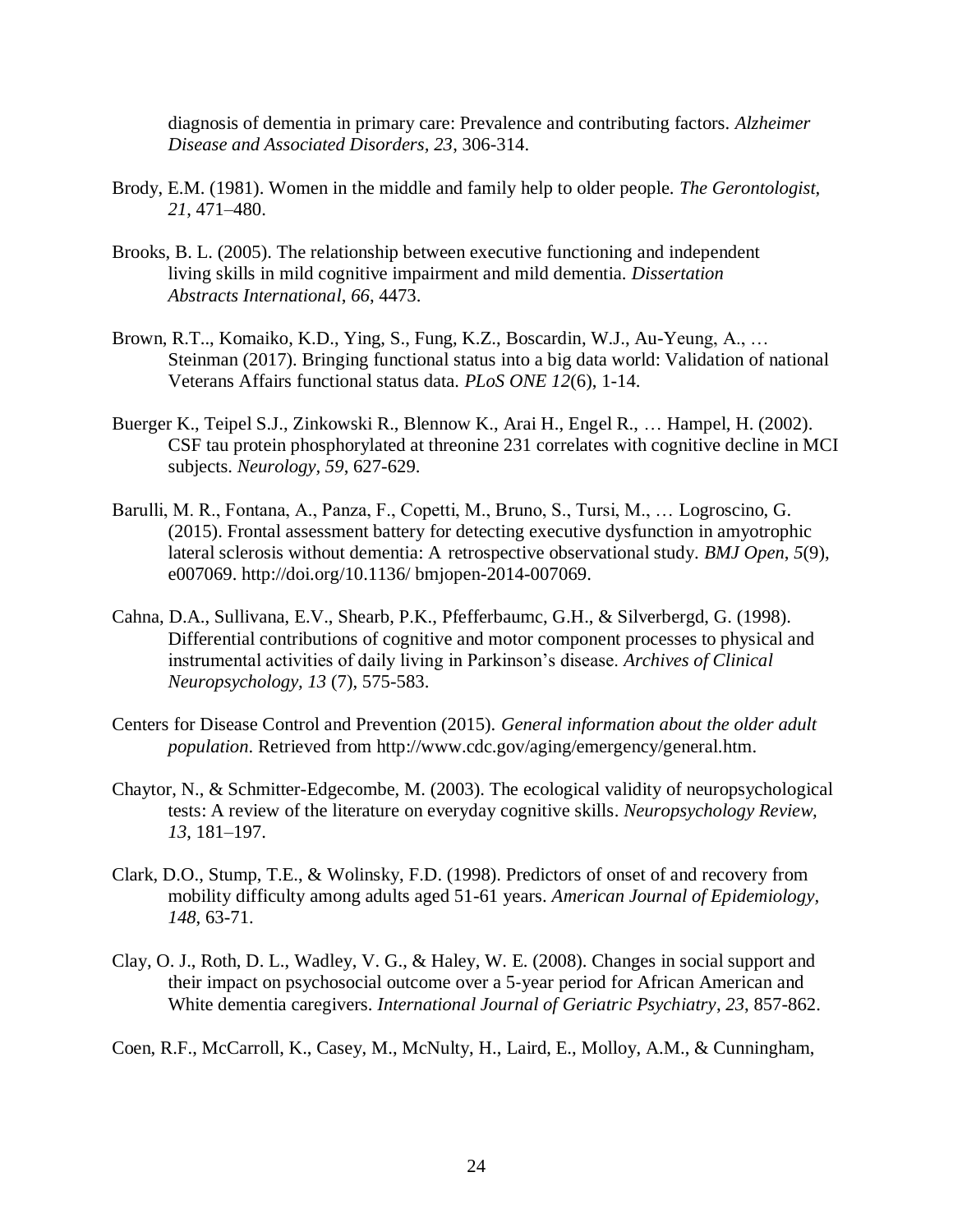C.J. (2016). The Frontal Assessment Battery: Normative performance in a large sample of older community-dwelling hospital outpatient or general practitioner attenders. *Journal of Geriatric Psychiatry and Neurology, 29*, 338-343.

- Cohen, J. (1988). *Statistical Power Analysis for the Behavioral Sciences, 2nd Edition.* Hillsdale, N.J.: Lawrence Erlbaum.
- de Paula, J. J., & Malloy-Diniz, L. F. (2013). Executive functions as predictors of functional performance in mild Alzheimer's dementia and Mild Cognitive Impairment elderly. *Estudos de Psicologia, 18*(1), 117-124.
- de Vugt, M.E., & Verhey, F.R.J. (2013). The impact of early dementia diagnosis and intervention on informal caregivers. *Progress in Neurobiology, 110*, 54-62.
- Dubois B., Slachevsky A., Litvan, I, & Pillon, B. (2000). The FAB: A Frontal Assessment Battery at bedside. *Neurology, 55*(11), 1621-1626.
- Elsawy, B, & Higgins, K.E. (2011). The geriatric assessment. *American Family Physician, 83*, 48-56.
- Farias, S. T., Harrell, E. Neumann, C., & Houtz, A. (2003). The relationship between neuropsychological performance and daily functioning in individuals with Alzheimer's disease: Ecological validity of neuropsychological tests. *Archives of Clinical Neuropsychology, 18*(6), 655-672.
- Fitzgerald, J. F., Smith, D. M., Martin, D. K., Freedman, J. A., & Wolinsky, F. D. (1993). Replication of the multidimensionality of activities of daily living. *Journal of Gerontology, 48*, S28-31.
- Fjell, A.M., Sneve, M.H., Grydeland, H., Storsve, A.B., & Walhovd, K.B. (2017). The disconnected brain and executive function decline in aging. *Cerebral Cortex, 27*, 2303- 2317.
- Gallagher, D., Ni Mhaolain, A., Crosby L., Ryan, D., Lacey, L., Coen, R. F., …, Lawlor, B. A. (2011). Dependence and caregiver burden in Alzheimer's disease and mild cognitive impairment*. American Journal of Alzheimer's Disease and Other Dementias, 26*, 110– 114.
- Graver, C.J., Hajek, C.A. Bieliauskas, L.A. (2011). An investigation of impaired scores on the Frontal Assessment Battery in a VA population. *Applied Neuropsychology, 18,* 278-283.
- Gaugler, J.E., Kane, R.L., Kane, R.A., & Newcomer, R. (2005). Early community-based service utilization and its effects on institutionalization in dementia caregiving. *Gerontologist, 45*, 177-185.

Hanyu, H., Sato, T., Kume, K., Takada, Y., Onuma, T., & Iwamoto, T. (2009). Letter to the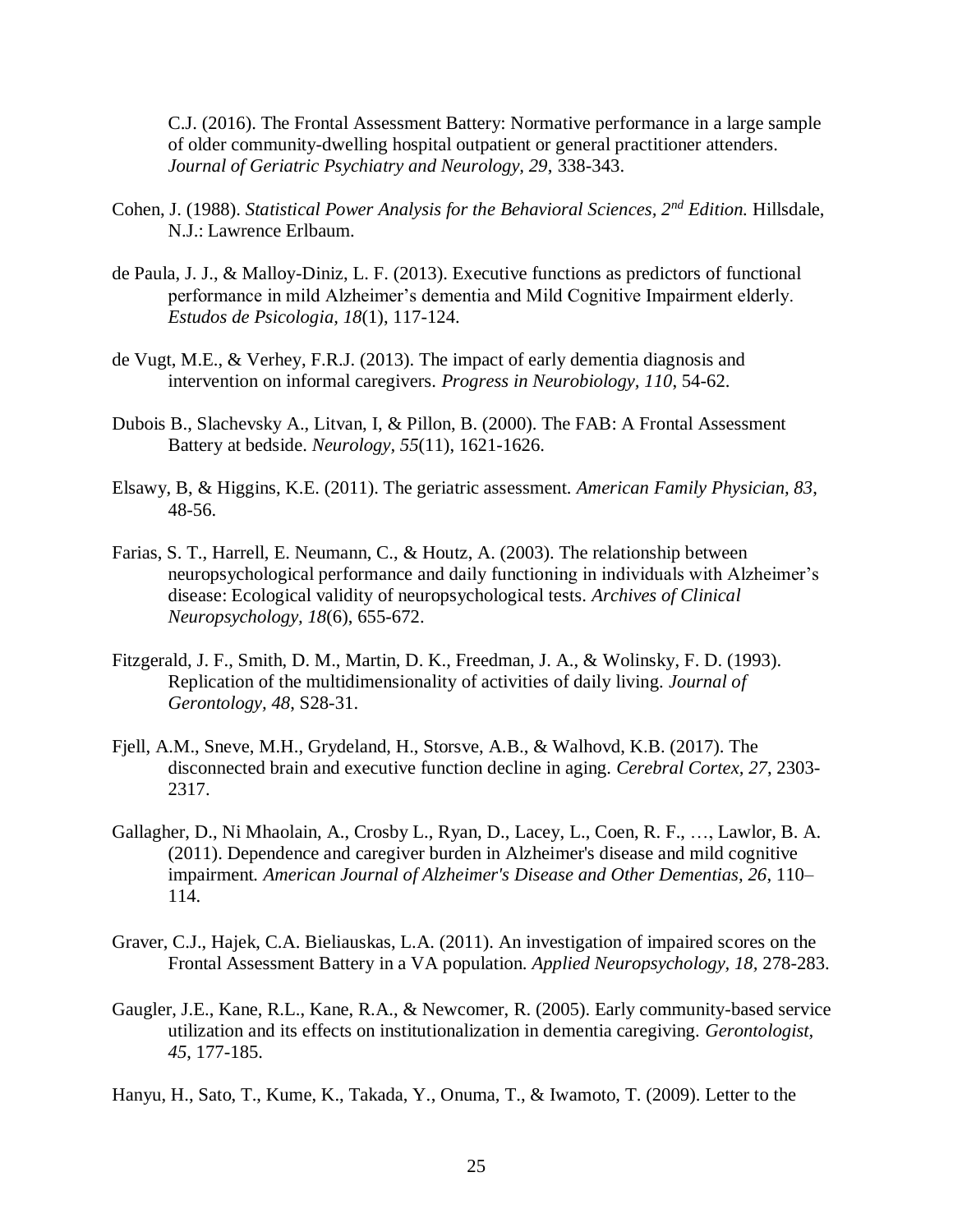editor: Differentiation of dementia with Lewy bodies from Alzheimer's disease using the Frontal Assessment Battery test. *International Journal of Geriatric Psychiatry, 24*, 1034- 1035.

- Hashimoto, A. Matsuoka, K. Yasuno, F., Takahashi, M., Iida, J., Jikumaru, K., … Kishimoto, T. (2017). Frontal lobe function in elderly patients with Alzheimer's disease and caregiver burden. *Psychogeriatrics, 17*, 267-272.
- Hérbert, R., Bravo, G., & Préville, M. (2000). Reliability, validity, and reference values of the Zarit Burden Interview for assessing informal caregivers of community-dwelling older persons with dementia. *Canadian Journal on Aging, 19*, 494-507.
- Horn J.L. (1965). A rationale and test for the number of factors in factor analysis analysis. *Psychometrika, 30*(2), 179–185.
- Jekel, K., Damian, M., Wattmo, C., Hausner, L., Bullock, R., Connelly, … Frölich, L. (2015). Mild cognitive impairment and deficits in instrumental activities of daily living: a systematic review. *Alzheimer's Research & Therapy, 7*, 1-20.
- Johnson, J.K., Lui, L.Y., & Yaffe, K. (2007). Executive function, more than global cognition, predicts functional decline and mortality in elderly women*. Journal of Gerontology Series A: Biological and Medical Sciences, 62*, 1134-1141.
- Katz, S., & Akpom, C.A. (1976). A measure of primary sociobiological functions. *International Journal of Health Services, 6*, 493-508.
- Khoei, M.A., Akbari, M.E., Sharifi, F., Fakhrzadeh, H., & Larijani, B. (2013). Translation and validation of the activities of daily living scale with Iranian elderly cancer patients treated in an oncology unit. *Asian Pacific Journal of Cancer Prevention, 14*, 2731-2737.
- Kibby, M. Y., Schmitter-Edgecombe, M., & Long, C. J. (1998). Ecological validity of neuropsychological tests: Focus on the California Verbal Learning Test and the Wisconsin Card Sorting Test. *Archives of Clinical Neuropsychology, 13*, 523-534.
- Kim, H., Chang, M., Rose, K., & Kim, S. (2012). Predictors of caregiver burden in caregivers of individuals with dementia. *Journal of Advanced Nursing 68*(4), 846–855.
- König, A., Crispim-Junior, C. F., Covella, A. G. U., Bremond, F., Derreumaux, A., Bensadoun, G., …, Robert, P. (2015). Ecological Assessment of Autonomy in Instrumental Activities of Daily Living in Dementia Patients by the Means of an Automatic Video Monitoring System. *Frontiers in Aging Neuroscience*, *7*, 1-11.
- König, A., Crispim-Junior, C.F., Derreumaux, A., Bensadoun, G., Petit, P.D., Bremond, F., …, Robert, P. (2015). Validation of an Automatic Video Monitoring System for the Detection of Instrumental Activities of Daily Living in Dementia Patients. *Journal of Alzheimer's Disease, 44*, 675-85.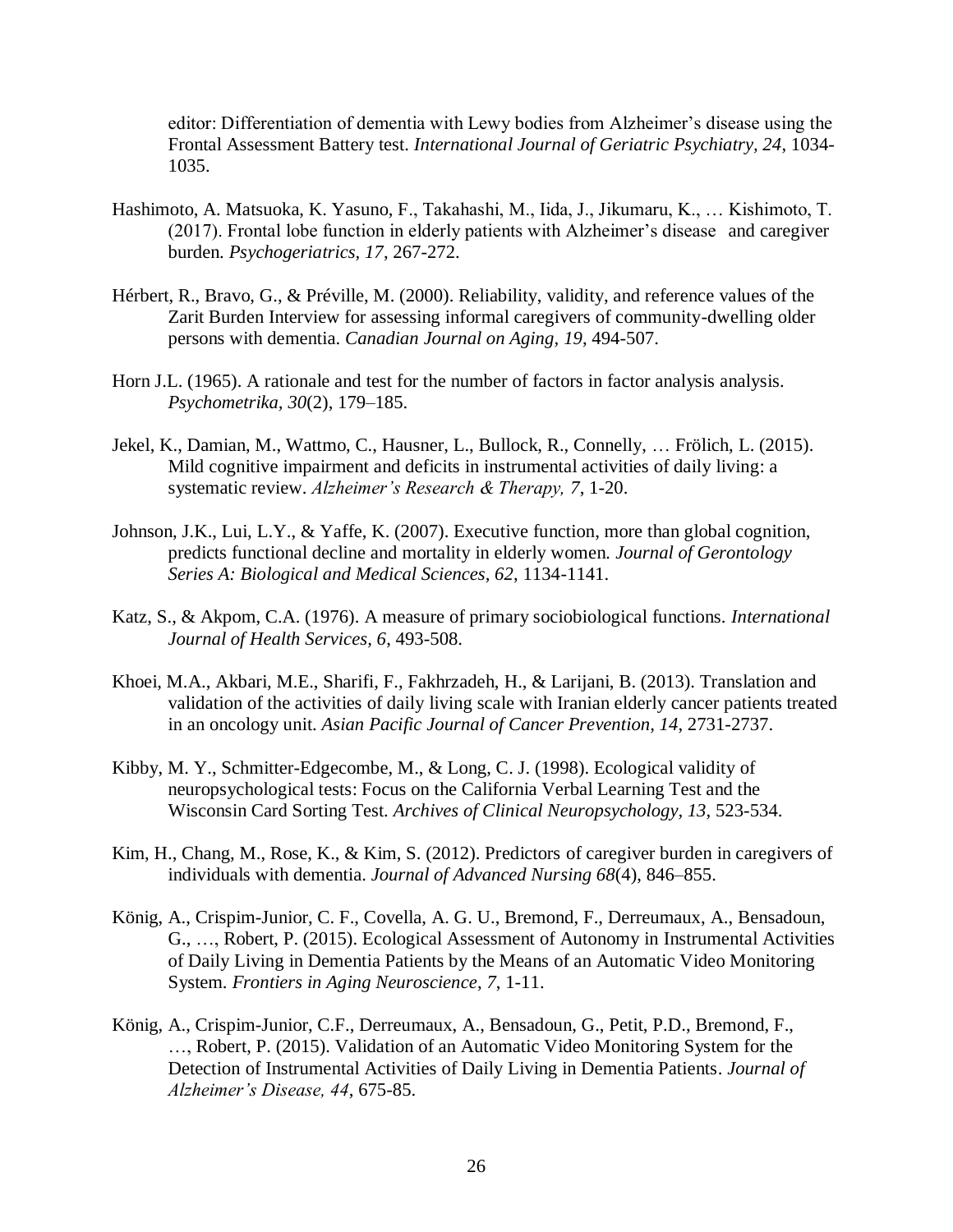- Kosberg, J. I., Kaufman, A. V., Burgio, L. D., Leeper, J. D., & Sun, F. (2007). Family caregiving to those with dementia in rural Alabama: Racial similarities and differences. *Journal of Aging and Health, 19*, 3-21.
- Koerts, J., van Beilen, M., Leenders, K.L., Brouwer, W.H., Tucha, L., & Tucha, O. (2012). Complaints about impairments in executive functions in Parkinson's disease: The association with neuropsychological assessment*. Parkinsonism & Related Disorders, 18*, 194 -197.
- Larner, A.J. (2013). Letter to the editor: Can the frontal assessment battery (FAB) help in the diagnosis of behavioral variant frontotemporal dementia? A pragmatic study. *International Journal of Geriatric Psychiatry, 28*, 106-108.
- Lawton, M.P., & Brody, E.M. (1969). Assessment of older people: self-maintaining and instrumental activities of daily living, *Gerontologist*, *9*, 179-186.
- Leifer, B.P. (2003). Early diagnosis of Alzheimer's Disease: Clinical and economic benefits. *Journal of American Geriatrics Society, 51*, S281-S288.
- Luria, A.R. (1976). *Cognitive development: Its cultural and social foundations*. Cambridge, MA: Harvard University Press.
- Mack, J.L., & Patterson, M.B. (2006). An empirical basis for domains in the analysis of dependency in the activities of daily living (ADL): Results of a confirmatory factor analysis of the Cleveland Scale for Activities of Daily Living (CSADL). *The Clinical Neuropsychology, 20*, 662-667.
- Marshall, G. A., Fairbanks, L. A., Tekin, S., Vinters, H. V., & Cummings, J. L. (2006). Neuropathologic correlates of activities of daily living in Alzheimer disease. *Alzheimer Disease and Associated Disorders, 20*, 56-59.
- Marshall, G.A. Rentz, D.M., Frey, M.T., Locascio, J.J., Johnson, K.A., & Sperling, R.A. (2011). Executive function and instrumental activities of daily living in MCI and AD. *Alzheimer's Dementia, 7*, 300-308.
- Mather, M., Jacobsen, L.A., & Pollard, K.M. (2015). *Population bulletin: Aging in the United States*. Retrieved from http://www.prb.org/pdf16/aging-us-population-bulletin.pdf.
- Matsuoka, K.,Yasuno, F. Hashimoto, A., Miyasaka, T., Takahashi, M., Kiuchi, K., … Kishimoto, T. (2017). Left dorsolateral prefrontal cortex atrophy is associated with frontal lobe function in Alzheimer's disease and contributes to caregiver burden. *International Journal of Geriatric Psychiatry*, 1-7 [Epub ahead of print].
- Mattis, S. (1976). Mental Status examination for organic mental syndrome in the elderly patient. In L. Bellack & T.B. Karusu (Eds.), *Geriatric Psychiatry*. New York: Grune & Stratton.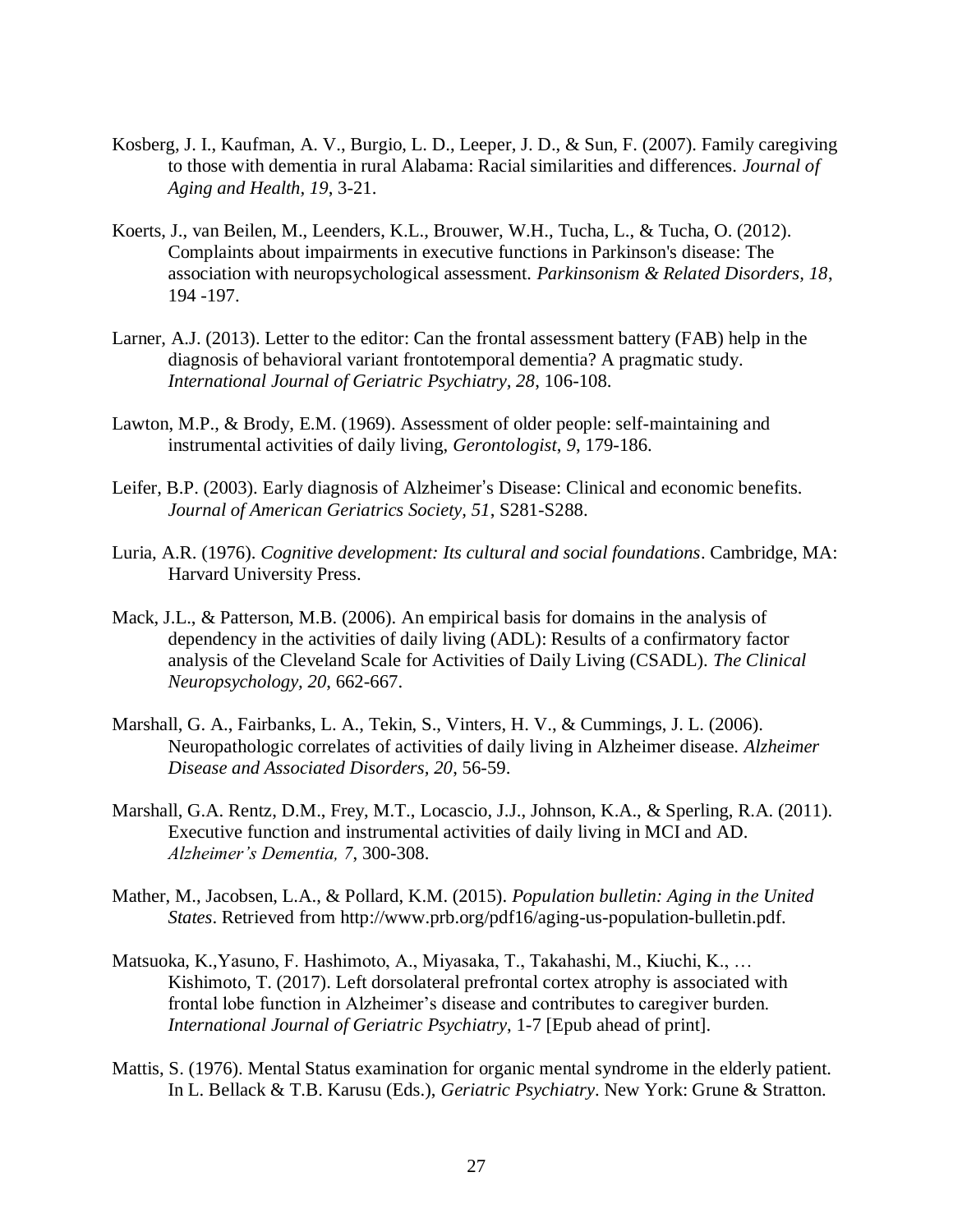- Mattis, S. (1988)*. Dementia Rating Scale Professional Manual*. Psychological Assessment Resources, Odessa, FL.
- McInnes, K., Friesen, C. L., MacKenzie, D. E., Westwood, D. A., & Boe, S. G. (2017). Mild Traumatic Brain Injury (mTBI) and chronic cognitive impairment: A scoping review. *PLoS ONE*, *12*(4), e0174847. http://doi.org/10.1371/journal.pone.0174847
- Miki, E., Kataoka, T., & Okamura, H. (2012). Clinical usefulness of the Frontal Assessment Battery (FAB) at bedside for elderly patients. *Support Care Cancer 12*, 857-862.
- Mindt, M. R., Byrd, D., Saez, P., & Manly, J. (2010). Increasing culturally competent neuropsychological services for ethnic minority populations: A call to action. *The Clinical Neuropsychologist*, *24*(3), 429–453.
- Miyamoto, Y., Tachimori, H., & Ito, H. (2010). Formal caregiver burden in dementia: impact of behavioral and psychological symptoms of dementia and activities of daily living. *Geriatric Nursing, 31*, 246-253.
- Moise P., Schwarzinger M., & Um, M-Y. (2004). *Dementia experts' group dementia care in 9 OECD countries: A comparative analysis* (Report No. 13). Paris: *Organisation for Economic Cooperation and Development.*
- Monaci, L. & Morris, R.G. (2012) Neuropsychological screening performance and the association with activities of daily living and instrumental activities of daily living in dementia: Baseline and 18- to 24-month follow-up. *International Journal of Geriatric Psychiatry, 27*,197-204.
- Moorhouse, P., Gorman, M., & Rockwood, K. (2009). Comparison of EXIT-25 and the Frontal Assessment Battery for evaluation of executive dysfunction in patients attending a memory clinic. *Dementia and Geriatric Cognitive Disorders, 27*, 424–428.
- Moreira, H.S., Costa, A.S., Castro S.L., Lima, C.F., & Vicente, S.G. (2017). Assessing executive dysfunction in neurodegenerative disorders: A critical review of brief neuropsychological tools. *Frontiers in Aging Neuroscience, 9*, 1-13.
- Moye, J., & Marson, D.C. (2007). Assessment of decision-making capacity in older adults: An emerging area of practice and research*. Journal of Gerontology: Psychological Sciences, 62B (1)*, 3-11.
- National Institute on Aging (2015). *Alzheimer's Disease: Unraveling the Mystery.* Retrieved from https://www.nia.nih.gov/alzheimers/publication/part-2-what-happens-brainad/hallmarks-ad
- Nelson, H. E. (1976). A modified card sorting test sensitive to frontal lobe defects. *Cortex: A Journal Devoted to The Study of the Nervous System and Behavior*, *12*, 313-324.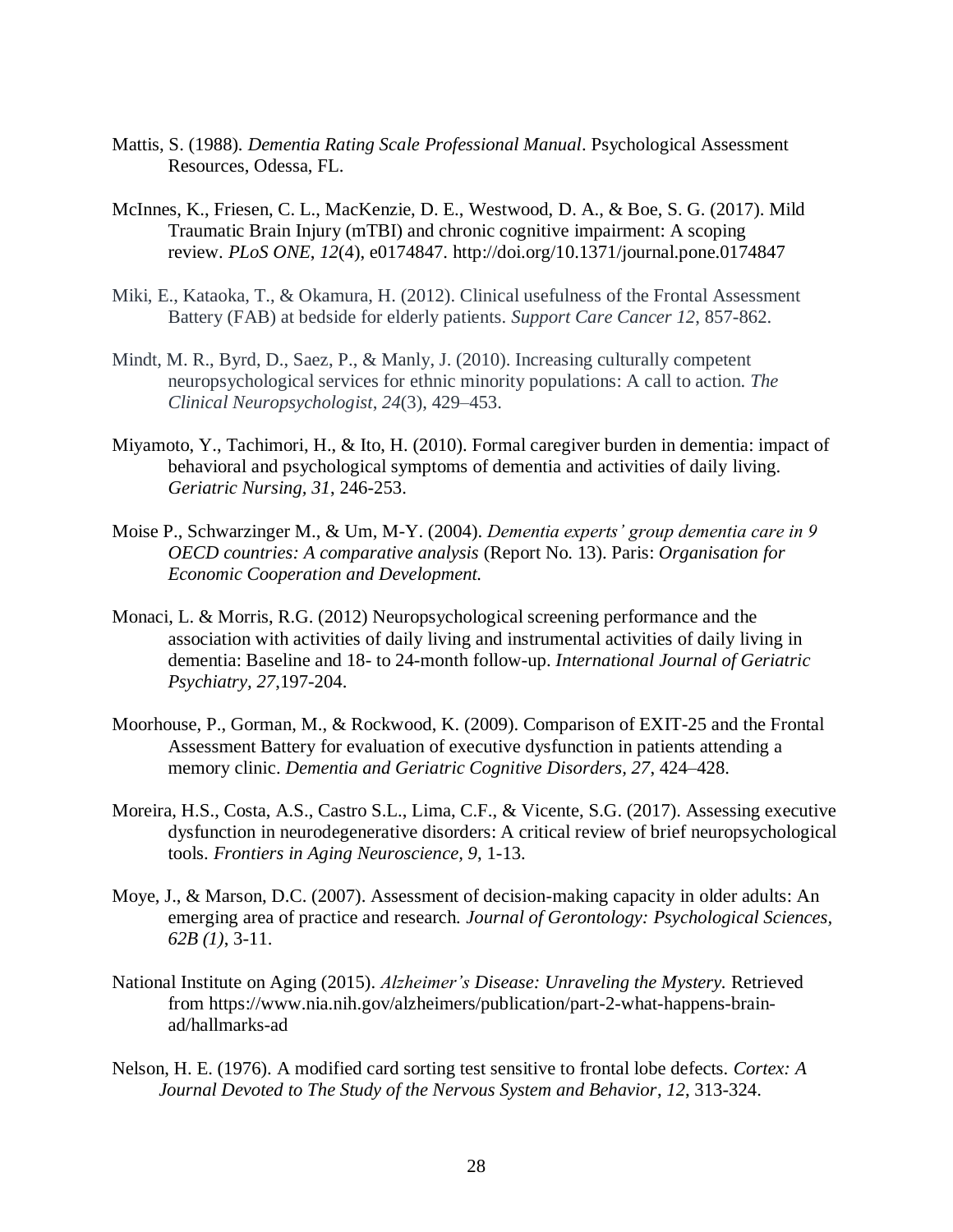- Norström, T., & Thorslund, M. (1991). The structure of IADL and ADL measures: Some findings from a Swedish study. *Age & Ageing*, *24*, 2023-28.
- Okonkwo, O., Griffith, H.R., Vance, D.E., Marson, D.C., Ball, K.K., & Wadley, V.G. (2009). Awareness of functional difficulties in mild cognitive impairment: A multi-domain assessment approach. *Journal of the American Geriatrics Society, 57*, 978–984.
- Osafune, M., Deguchi, K., & Abe, K. (2014). Ideal combination of dementia screening tests. *Nihon Ronen Igakkai Zasshi, 51*, 178-183.
- Pereira, F.S., Yassuda, M.S., Oliviera, A.M., & Forlenza, O.V. (2008). Executive dysfunction correlates with impaired functional status in older adults with varying degrees of cognitive impairment*. International Psychogeriatrics, 20*, 1104-115.
- Pickens, S., Ostwald, S.K., Murphy-Pace, K., & Bergstrom, N. (2010). Systematic review of current executive function measures in adults with and without cognitive impairments. *International Journal of Evidence Based Healthcare, 8*, 110-125.
- Pinquart, M. & Sörensen, S. (2011). Spouses, adult children, and children-in-laws as caregivers of older adults: A meta-analytic comparison. *Psychological Aging, 26*, 1-14.
- Princiotta, D., DeVries, M., & Goldstein, S. (2014). Executive functioning as a mediator of agerelated cognitive decline in adults. In S. Goldstein & J. A. Naglieri (Eds.), *Handbook of executive functioning* (pp. 143-155). New York, NY: Springer Science & Business Media.
- Rajan, K. B., Hebert, L. E., Scherr, P. A., Mendes de Leon, C. F., & Evans, D. A. (2013). Disability in basic and instrumental activities of daily living is associated with faster rate of decline in cognitive function of older adults. *The Journals of Gerontology Series A: Biological Sciences and Medical Sciences*, *68*, 624–630.
- Richardson, E.D., Nadler, J.D., & Malloy, P.F. (1995). Neuropsychologic predictors of performance measures of daily living skills in geriatric patients. *Neuropsychology, 9*, 565-572.
- Rock, P., Roiser, J., Riedel, W., & Blackwell, A. (2014). Cognitive impairment in depression: A systematic review and meta-analysis. *Psychological Medicine, 44*(10), 2029-2040. doi:10.1017/S0033291713002535
- Royall, D.R., Lauterbach, E.C., Kaufer, D., Malloy, P., Coburn, K.L., & Black, K.J., (2007). The cognitive correlates of functional status: A review from the committee on research of the American Neuropsychiatric Association. *Journal of Neuropsychiatry Clinical Neuroscience, 19*, 249-265.

Royall, D. R., Matsuoka, T., Palmer, R. F., Kato, Y., Taniguchi, S., Ogawa, M., … Narumoto, J.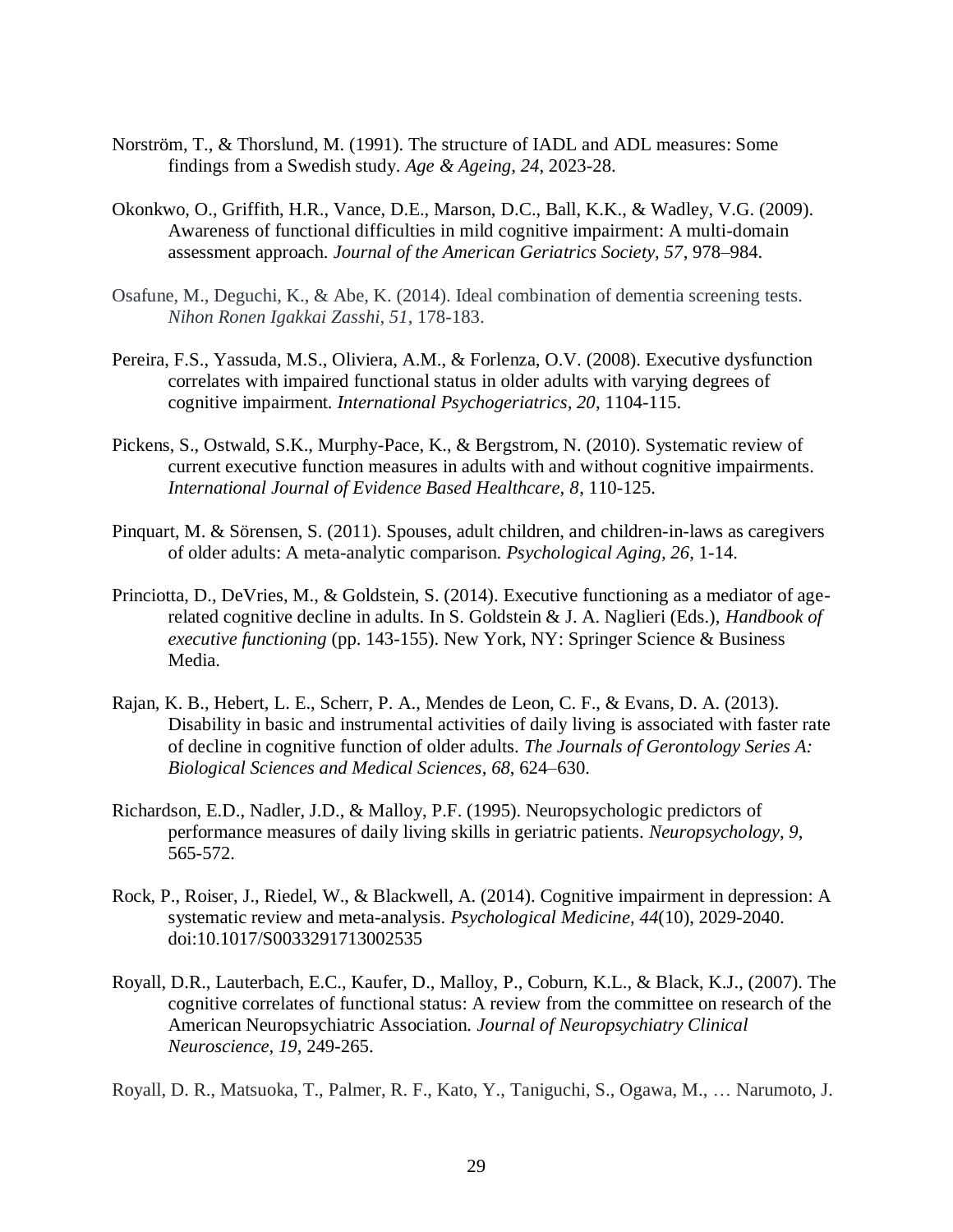(2015). Greater than the sum of its parts: Improves upon a battery's diagnostic performance. *Neuropsychology*, *29*, 683-692.

- Royall, D.R., Palmer, R. Chiodo, L.K., & Polk, M.J. (2004). Declining executive control in normal aging predicts change in functional status: The Freedom House Study. *Journal of American Geriatric Society, 52*(3), 346-52.
- Ryan, K. A., Weldon, A., Persad, C., Heidebrink, J. L., Barbas, N., & Giordani, B. (2012). Neuropsychiatric Symptoms and Executive Functioning in Patients with Mild Cognitive Impairment: Relationship to Caregiver Burden. *Dementia and Geriatric Cognitive Disorders*, *34*, 206–215.
- Sbordone, R. J. (1996). Ecological validity: Some critical issues for the neuropsychologist. In R. J. Sbordone & Long, C. J. (Eds.), *Ecological validity of neuropsychological testing*. Delray Beach, FL: St. Lucie Press, Inc.
- Scott, J. C., Matt, G. E., Wrocklage, K. M., Crnich, C., Jordan, J., Southwick, S. M., … Schweinsburg, B. C. (2015). A quantitative meta-analysis of neurocognitive functioning in posttraumatic stress disorder. *Psychological Bulletin*, *141*(1), 105–140.
- Shallice, T., & Burgess, P.W. (1991). Deficits in strategy application following frontal lobe damage in man. *Brain, 114 (Pt 2)*, 727-741.
- Singh, J. A., Borowsky, S. J., Nugent, S., Murdoch, M., Zhao, Y., Nelson, D. B., …, Nichol, K. L. (2005). Health-Related Quality of Life, functional impairment, and healthcare utilization by veterans: Veterans' quality of life study. *Journal of The American Geriatrics Society*, *53*, 108-113.
- Spector, W.D., & Fleishman, & J.A. (1998). Combining activities of daily living with instrumental activities of daily living to measure functional disability. *Journal of Gerontology, 53*, S46-S57.
- Standridge, J.B. (2004). Review of pharmacotherapeutic approaches to the prevention of Alzheimer's disease. *American Journal of Geriatric Pharmacotherapy, 2,* 119-32*.*
- Stephens, B., Jacobson, J., Arentsen, T., Crouse, E., Gavron, L., & Roper, B. (2018). Is Caregiver Burden Influenced by Relationship Type and Race in a Veteran Population? Poster presented at the 46<sup>th</sup> Annual Meeting of the International Neuropsychological Society, Washington, D.C.
- Stinson, J.M., Collins, R.L., Maestas, K.L., Pacheco, V., LeMaire, A., & Benge, J. (2014). Dependency aspect of caregiver burden is uniquely related to cognitive impairment in Veterans. *Journal of Rehabilitation Research & Development, 51*, 1177-1188.
- Thames, A. D., Becker, B. W., Marcotte, T. D., Hines, L. J., Foley, J. M., Ramezani, A., …, Hinkin, C. H. (2011). Depression, cognition, and self-appraisal of functional abilities in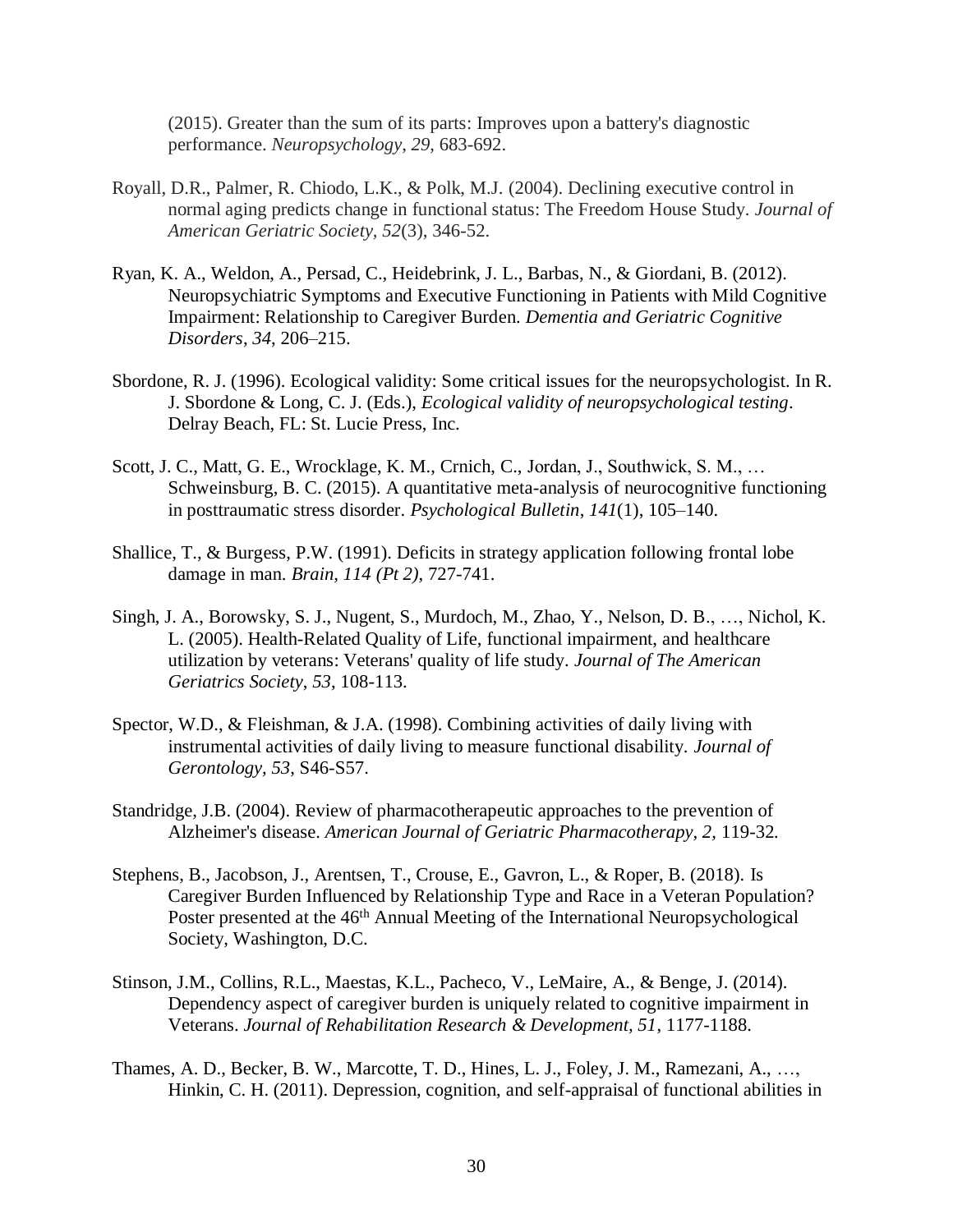HIV: An examination of subjective appraisal versus objective performance. *The Clinical Neuropsychologist*, *25*, 224–243.

- Thomas, V.S., Rockwood, K., & McDowell, I. (1998). Multidimensionality in instrumental activities of daily living. *Journal of Clinical Epidemiology, 51*(4), 315-321.
- United States Census Bureau. (2011, August). *Statistical Abstract of the United States: 2012.* Retrieved from https://www.census.gov/library/publications/2011 compendia/ statab/131ed.html
- Veitch, D. P., Friedl, K. E., & Weiner, M. W. (2013). Military risk factors for cognitive decline, dementia and Alzheimer's disease. *Current Alzheimer Research*, *10*, 907-930.
- Woods, R. T., Moniz-Cook, E., Iliffe, S., Campion, P., Vernooij-Dassen, M., Zanetti, O., … INTERDEM (Early Detection and Intervention in Dementia) Group Dementia Services Development Centre (2003). Dementia: issues in early recognition and intervention in primary care. *Journal of the Royal Society of Medicine*, *96*(7), 320–324.
- World Health Organization (WHO; 2017). *Dementia*. Retrieved from http://www.who.int/ mediacentre/factsheets/fs362/en/
- Wolinsky, F. D., & Johnson, R. J. (1991). The use of health services by older adults. *Journal of Gerontology Series B: Psychological Sciences and Social Sciences, 46,* S345–357.
- Zarit S.H., Reever K.E., & Bach-Peterson, J. (1980) Relatives of the impaired elderly: Correlates of feelings of Burden, *The Gerontologist, 20*, 649-655.
- Zarit, S.H., & Zarit, J.M. (1990). The Memory and Behavior Problems Checklist and the Burden Interview. Unpublished manuscript. University Park, PA: Gerontology Center.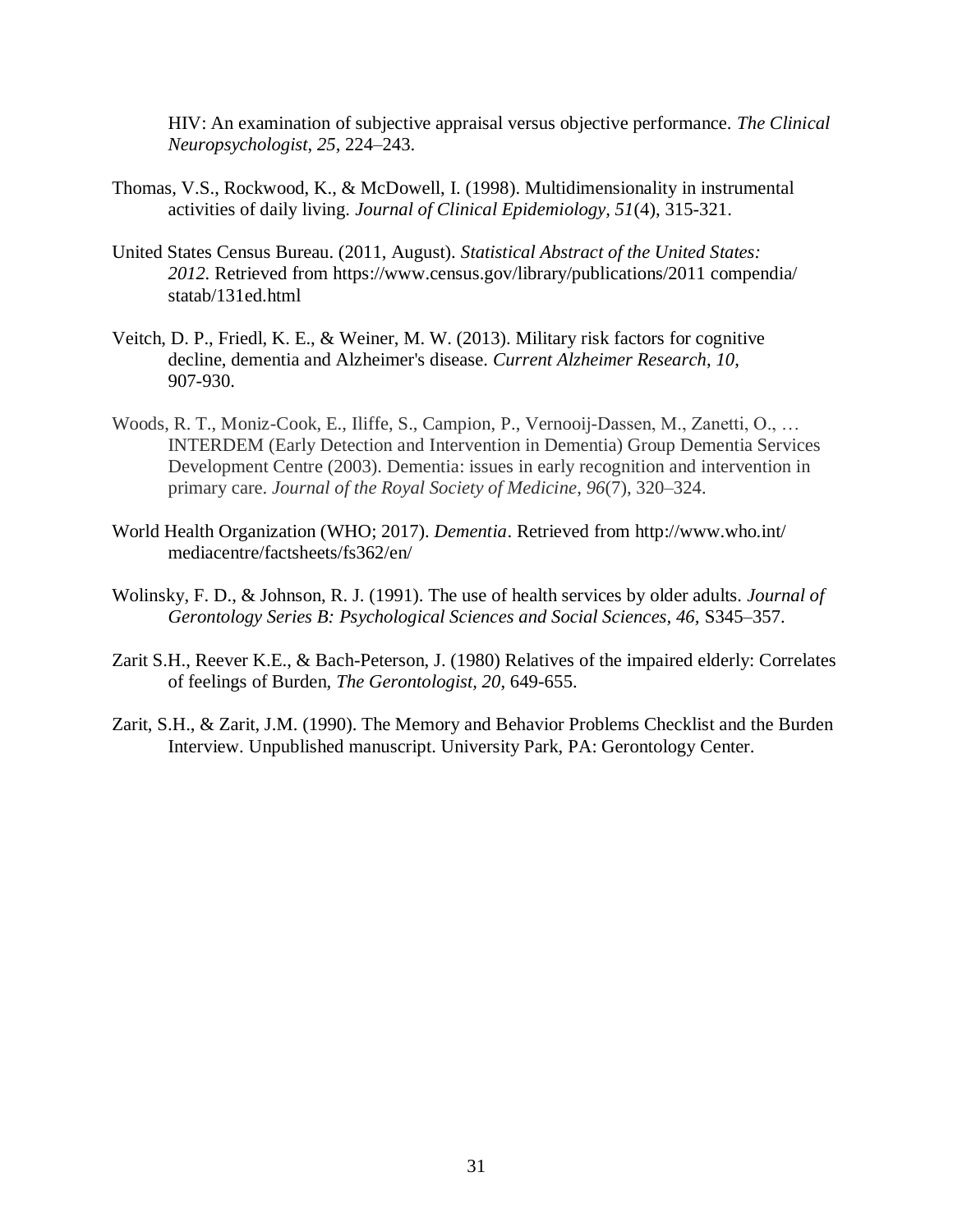## Appendices

#### Table 1

*Factor Loadings and Communalities based on Principle Axis Factoring with Oblimin Rotation for the Functional Status Inventory (FSI) with 2 Imposed Factors*

| Item           | Item description             | Factor 1 (IADL) | Factor 2 (ADL) | Communalities |
|----------------|------------------------------|-----------------|----------------|---------------|
| 1              | Bathing                      | .28             | .60            | .62           |
| $\overline{c}$ | Grooming                     | .19             | .65            | .59           |
| 3              | Transferring                 | $-.11$          | .83            | .61           |
| $\overline{4}$ | Mobility                     | $-.07$          | .72            | .47           |
| 5              | Eating                       | $-.05$          | .73            | .51           |
| 6              | Dressing                     | .16             | .75            | .71           |
| 7              | Toileting                    | .11             | .59            | .43           |
| 8              | <b>Medication Management</b> | .81             | $-.03$         | .63           |
| 9              | <b>Finance Management</b>    | .91             | $-.17$         | .69           |
| 10             | Driving                      | .69             | .03            | .50           |
| 11             | Telephone Use                | .50             | .15            | .36           |
| 12             | <b>Safety Awareness</b>      | .54             | .13            | .38           |
| 13             | Traveling                    | .78             | .01            | .63           |
| 14             | Shopping                     | .90             | $-.06$         | .76           |
| 15             | Cooking                      | .77             | .04            | .63           |
| 16             | Housework                    | .64             | .13            | .52           |

*Note. N*=168. Factor loadings > .40 are in boldface. ADL= Activities of Daily Living, IADL = Instrumental Activities of Daily Living.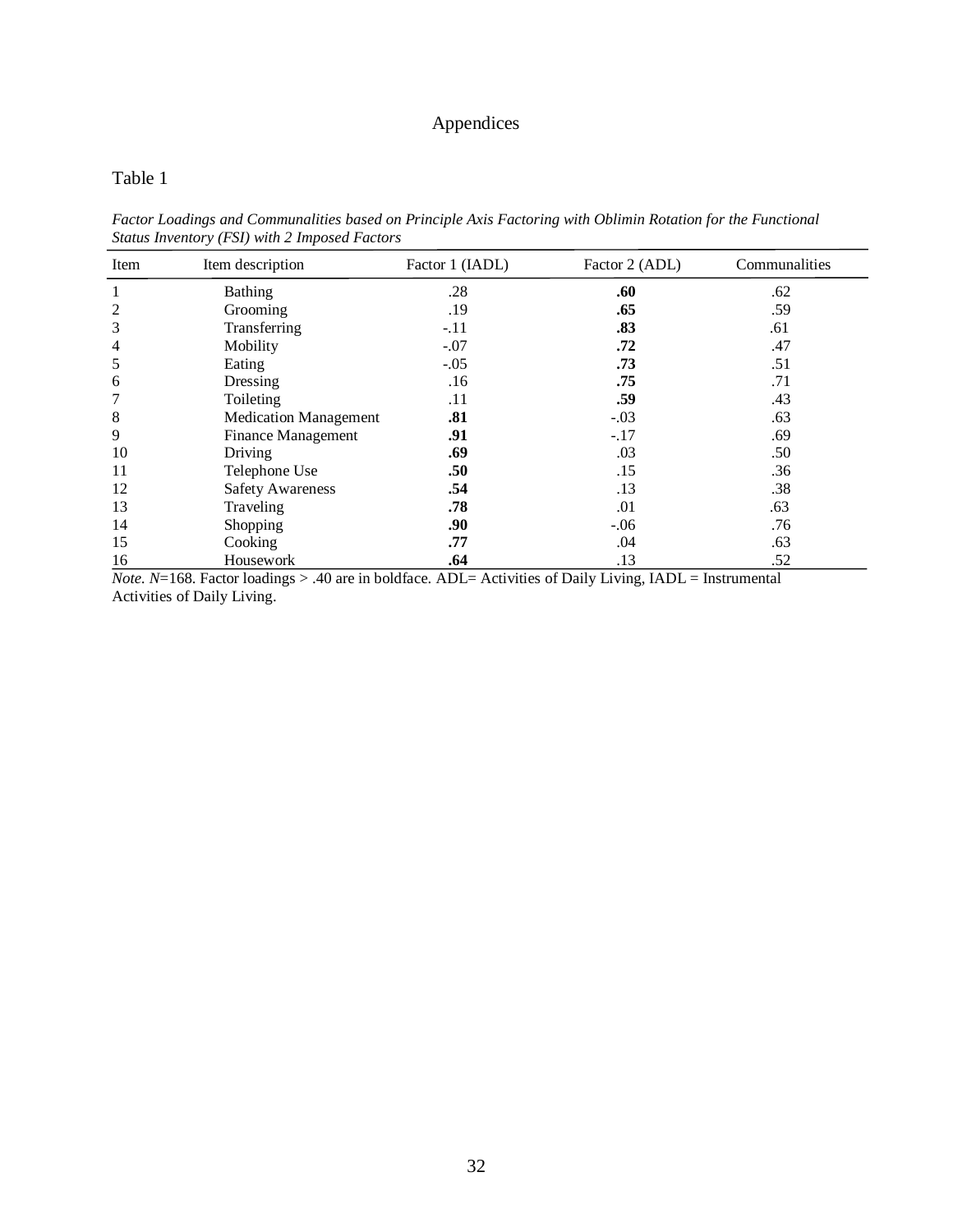#### Table 2

| Variable    |       |          |    | Race |                  |       |                  | 95% CI for mean<br>difference |              |     |
|-------------|-------|----------|----|------|------------------|-------|------------------|-------------------------------|--------------|-----|
|             |       | Minority |    |      |                  | White |                  |                               |              |     |
|             | M     | SD       | n  |      | $\boldsymbol{M}$ | SD    | $\boldsymbol{n}$ |                               |              | df  |
| ADL         | 19.05 | 3.08     | 61 |      | 17.90            | 3.27  | 106              | $[-2.17, -14]$                | $-2.24*$     | 165 |
| <b>IADL</b> | 18.33 | 5.38     | 61 |      | 16.96            | 6.03  | 106              | $[-3.21, .48]$                | $-1.47$      | 165 |
| <b>FAB</b>  | 9.08  | 3.34     | 61 |      | 9.75             | 3.86  | 106              | $-46, 1.79$                   | 1.17         | 140 |
| Psy Burden  | 7.52  | 7.40     | 42 |      | 12.50            | 8.28  | 86               | [1.99, 7.96]                  | $3.30**$ 126 |     |
| Dep Burden  | 9.36  | 5.79     | 42 |      | 13.09            | 6.52  | 86               | [1.39, 6.08]                  | $3.16**126$  |     |
| Guilt       | 4.07  | 3.19     | 42 |      | 5.34             | 2.77  | 86               | [.18, 2.35]                   | $2.31*$      | 126 |

*Results of t-test and Descriptive Statistics for ADL, IADL, FAB, and ZBI-R by Race*

*Note.* CI = confidence interval. ADL = Activities of Daily Living, IADL = Instrumental Activities of Daily Living, FAB = Frontal Assessment Battery, Psy Burden = ZBI-R Psychosocial Burden, Dep Burden = ZBI-R Dependency Burden.

Data for ADL, IADL, and FAB are from participants in the initial sample  $(n = 168)$  who provided information about race. Data for Psy Burden, Dep Burden, and Guilt are from participants in the subsample (*n* = 129) who provided information about race. For FAB by Race, equal variances could not be assumed  $(p < .05)$ . \**p* < .05. \*\**p* < .01.